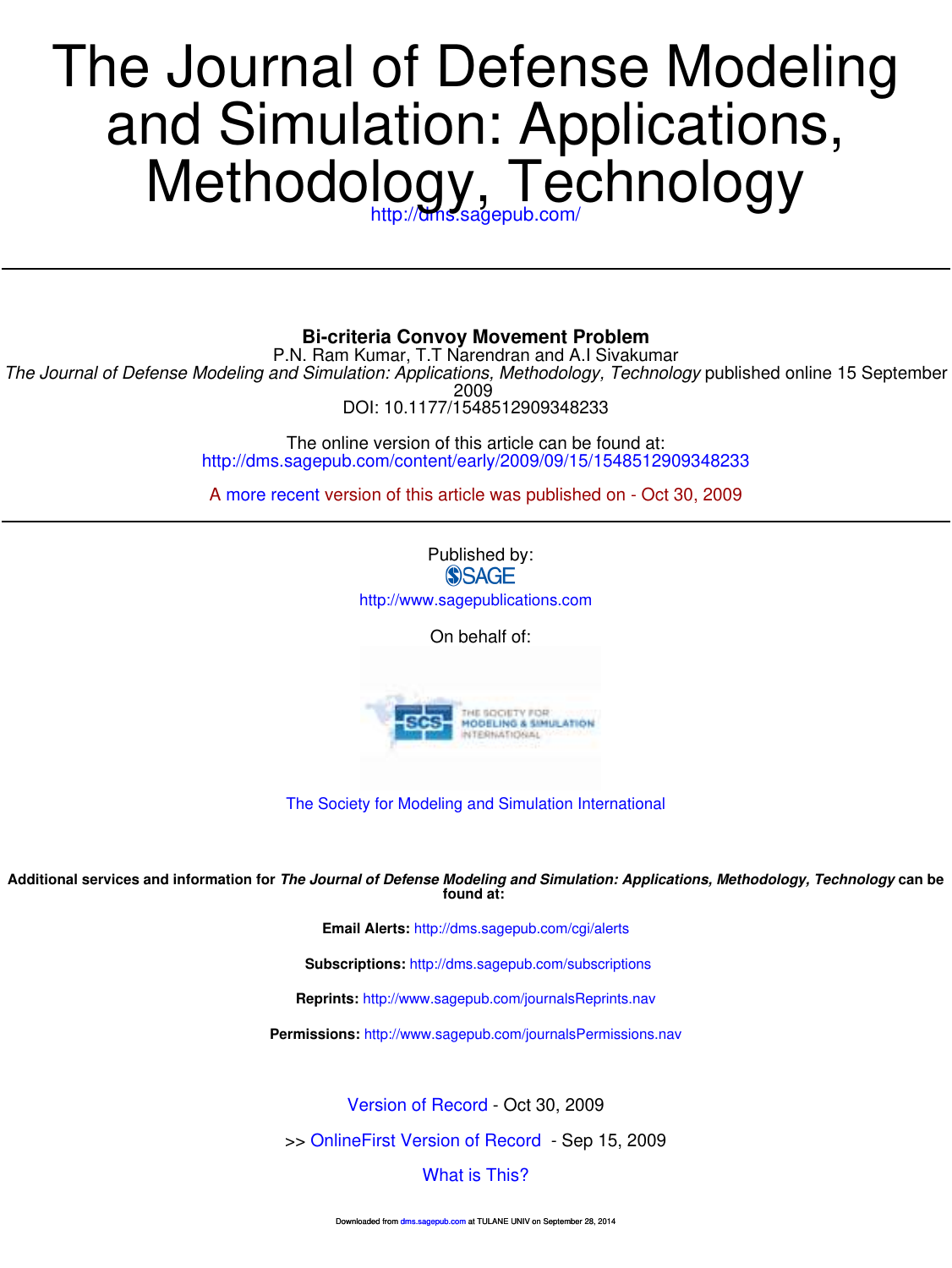**doi:10.1177/1548512909348233 The Journal of Defense Modeling and Simulation: Applications, Methodology, Technology OnlineFirst, published on September 15, 2009 as**

*Original article*

# **Bi-criteria Convoy Movement Problem**

**P. N. Ram Kumar<sup>1</sup> , T. T. Narendran<sup>2</sup> and A. I. Sivakumar<sup>1</sup>**

#### **Abstract**



Journal of Defense Modeling and Simulation: Applications, Methodology, Technology  $XX(X)$  1–14 © 2009 The Society for Modeling and Simulation International DOI: 10.1177/1548512909348233 http://dms.sagepub.com



The problem of routing and scheduling military convoys adhering to certain constraints is known as the convoy movement problem. This work addresses a bi-criteria model for the peacetime version of the convoy movement problem with minimizing total travel time and travel span as objectives. Two approaches, one based on goal programming and the other based on simulated annealing, are proposed. Encouraging results have been obtained.

### **Keywords**

military convoys, conflicts, peacetime, mathematical models, meta-heuristics

# **1. Introduction**

Defense establishments often need to move large numbers of personnel and equipment from their home bases to regions of conflict, threat, or crisis as rapidly as possible. The process of rapidly moving arms and ammunition safely and securely is, perhaps, as old as the term logistics itself. In the process of movement, each military unit must be deployed as a convoy and certain precedence relationships must be followed among different units. Armored fighting vehicles (AFVs) such as tanks and armored personnel carriers are transported using specially designed trucks called *transporters.* During wartime or emergency situations, convoys move non-stop to their destinations except for minor routine halts for food and rest. During peacetime, convoys are allowed to halt and resume their journey. Convoys having to cross each other along the same road (edge) is known as *conflict*;<sup>1</sup> this is avoided since the edges along which convoys travel may not have the load bearing ability and/or width to accommodate two convoys at a time. Besides, when two convoys travel along the same edge in the same direction, a minimum headway time must be maintained between them. This problem of routing and scheduling military convoys adhering to said constraints is known as the convoy movement problem (CMP).<sup>1</sup> Problems analogous to the CMP include routing of automated guided vehicles (AGVs) in flexible manufacturing systems (FMSs) environment, $2$  movement of luggage from different flights along a common automated transportation system to various pickup points,<sup>3</sup> strategic routing of hazardous materials,<sup>4</sup> and scheduling of trains on a single track.<sup>5</sup>

During peacetime, military convoys may have to be moved in a manner that addresses several concerns relating to time and traffic risk. These can be stated as multiple objectives, such as minimization of the overall time needed for the deployment of convoys, minimization of the total travel time of convoys, minimization of the cost of transportation, minimization of disruption to civilian traffic, and maximization of the utilization of transportation assets. This work addresses a bi-criteria model for the peacetime version of the CMP with the following objectives:

- Minimization of the total travel time, *i.e.* the sum of arrival times of convoys at their respective destinations.
- Minimization of the travel span, i.e. the arrival time of the last convoy.

For a given set of military convoys and origin–destination pairs associated with each, the problem is to determine the routes and schedules for all the convoys such that no two convoys cross or overtake each other along the roads and a minimum headway time is always maintained.

#### **Corresponding author:**

P. N. Ram Kumar Systems and Engineering Management Division, School of MAE, Nanyang Technological University, 50 Nanyang Avenue, 639798 Singapore E-mail: pnramkumar@ntu.edu.sg

<sup>&</sup>lt;sup>1</sup> Systems and Engineering Management Division,

School of MAE, Nanyang Technological University, Singapore

<sup>&</sup>lt;sup>2</sup> Department of Management Studies, Indian Institute of Technology Madras, Chennai, India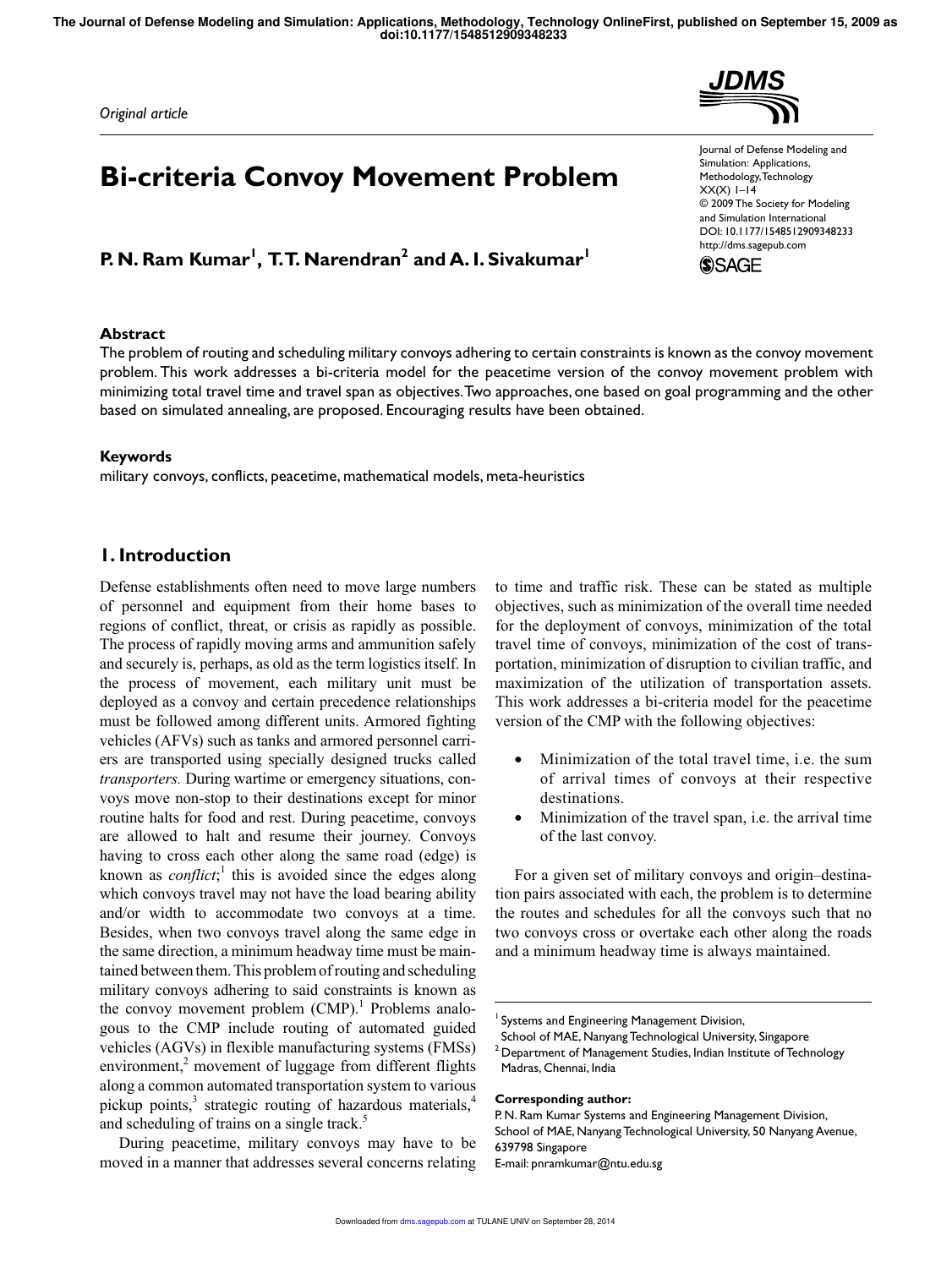Section 2 presents a brief literature review pertaining to the CMP. In Section 3, the mathematical model for the bi-criteria CMP is presented. Section 4 gives a description of the proposed modified lexicographic approach, followed by a description of the multi-objective simulated annealing approach in Section 5. The characteristics of the generated datasets are explained in Section 6. Sections 7 and 8 present our results and conclusions, respectively.

# **2. Literature Review**

Models that address the problem of military convoy routing and scheduling are categorized under the name of military mobility models. Schank et al.<sup>6</sup> and McKinzie and Barnes<sup>7</sup> reviewed a number of strategic mobility models. They presented an overview of all the models, their operating characteristics, and advantages and disadvantages for mobility modeling applications. They observed the following:

- (i) There has been a concerted effort over the last 20 years to improve the fidelity of these models and to improve their interconnectivity.
- (ii) Complexity of military logistics requires the use of advanced computer models for analysis.
- (iii) Current models use either cumbersome and ineffective classical optimization algorithms or simplistic and ineffective greedy approaches to find solutions. The existing models do not use advanced optimization techniques.

Bovet et al. $3$  considered the problem of scheduling the movements of a collection of convoys along the same road to reach different destinations. The movements were subjected to two key constraints: (i) each convoy has to depart from its origin during a pre-specified time window and (ii) convoys must not pass or cross each other along the road. Two formulations were proposed for this problem: one, based on integer programming and the other, based on graphs. Tabu search was used to solve the problem and was compared with a mixed integer programming package. Lee et al.<sup>8</sup> introduced the convoy movement problem and described three approaches for minimizing the total travel time and the travel span of convoys: (i) a branch-and-bound (B&B) algorithm for solving a CMP with delays, (ii) a hybrid approach based on genetic algorithms (GAs) and B&B algorithms (the GA algorithm computes the delays and the B&B algorithm computes the paths), and (iii) a pure GA-based approach to compute the delays as well as paths associated with convoys. All three approaches were tested on hypothetical and reallife scenarios. The authors concluded that incorporating start delays improves the quality of the convoy routes. Chardaire et al.<sup>1</sup> gave a formal specification for the CMP, and established that the corresponding decision version of the problem is NP complete. They introduced an integer programming

model based on the concept of a time–space network for minimizing total travel time. Lagrangian relaxation was applied and the dual function was evaluated using a modified version of Dijkstra's algorithm.<sup>9</sup> The authors acknowledged the existence of constraints against crossing and overtaking, but simplified their model by dropping them. Tuson and Harrison<sup>10</sup> demonstrated that a straightforward reformulation of the model proposed by Chardaire et  $al.$ <sup>1</sup> renders the real-world-like instances amenable to solution by simple heuristics. They stated that the NP hardness is a worst-case measure of the problem's time complexity and real-world problems may not necessarily be hard. It was shown that the start delays had a positive and significant effect on solution quality. Barring Lee et al.,<sup>8</sup> none of the models in the literature considered more than one objective for the CMP.

With this literature gap as motivation, we augment the mathematical model proposed by Ram Kumar and Narendran $11,12$  for the single-objective CMP with a second objective, i.e. minimizing travel span. The resultant model is solved iteratively using the proposed modified lexicographic approach to generate non-dominated solutions for small and medium problems (up to 40 cities and 10 convoys). For larger problems, we propose a simulated annealing based meta-heuristic approach.

## **3. Mathematical Model**

# *3.1. Assumptions*

- 1. Convoys are assumed to travel at constant speed across the entire network.
- 2. All convoys have equal priority.
- 3. All the nodes have sufficient infrastructure for halting more than one convoy.
- 4. Adequate number of transporters is always available.
- 5. All convoys are ready at their respective home bases at time 0.

#### *3.2. Sets and Indices*

- *Q* set of all the nodes  $(S \cup D)$
- *A* set of arcs
- *S* set of source nodes
- *D* set of destination nodes
- *C* set of military convoys needing to be moved,  $c = 1$ , 2, 3, …, *C*
- *M* a large integer

## *3.3. Input Parameters*

- *q s* Source node of convoy *c*,  $c \in C$ ,  $q_s^c \in S$
- *q d* Bestination node of convoy *c*,  $c \in C$ ,  $q_d^c \in D$
- *Tqq*' No. of time units required to traverse between nodes *q* and  $q'$ ,  $(q, q') \in A$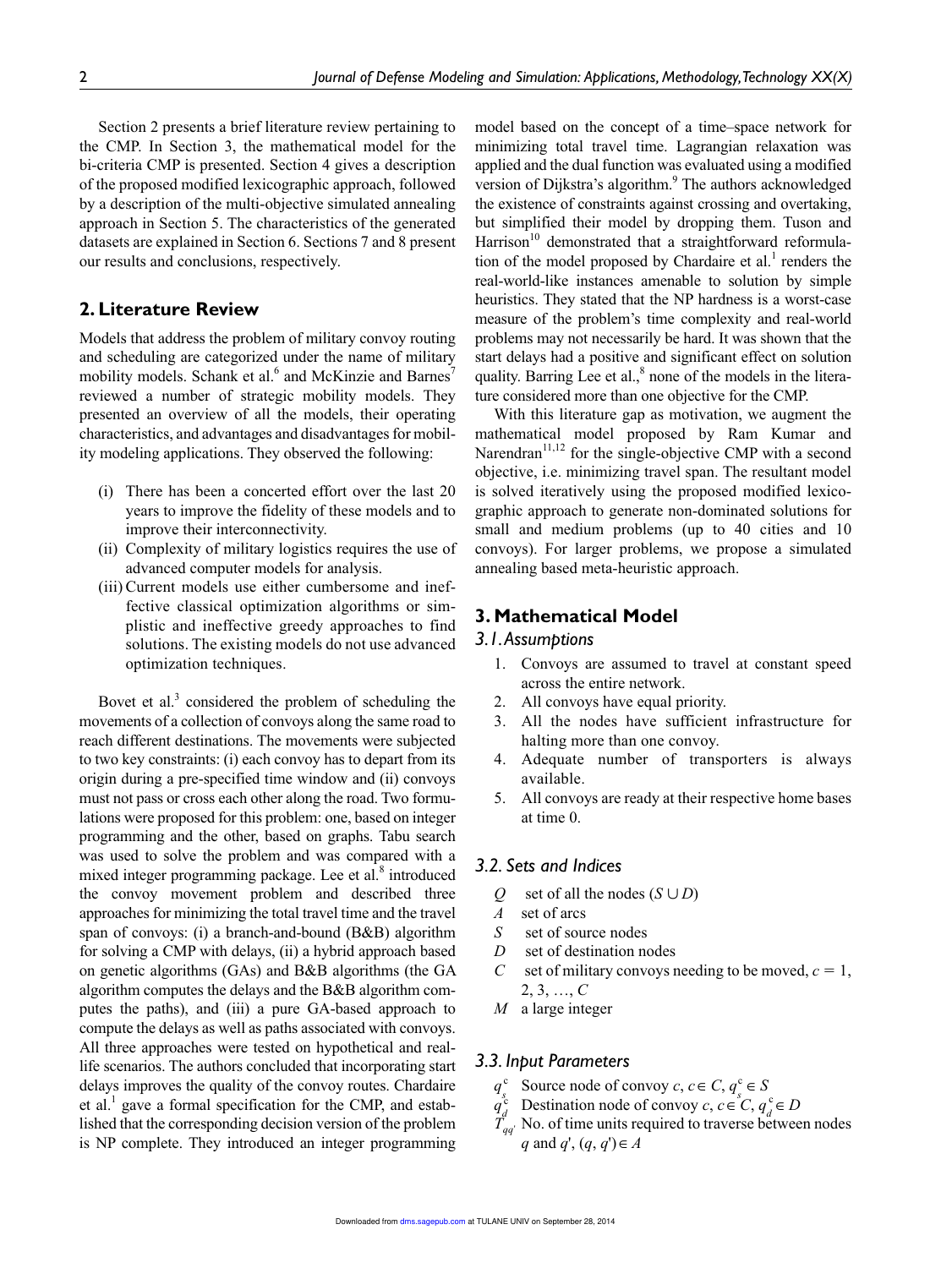*h* Minimum headway distance between two convoys (in time units)

#### *3.4. Decision Variables*

- $AT_q^q$  $\int_a^c$  Arrival time of convoy *c* at node *q*
- $DT_q^q$  $\int_{a}^{c}$  Departure time of convoy *c* at node *q*
- $A_{qq'}^c = \begin{cases} 1, & \text{if} \text{ convo } c \text{ traverses between nodes } q \text{ and } q' \\ 0, & \text{otherwise} \end{cases}$

 $X_{qq'}^{cc'}=% {\textstyle\sum\nolimits_{q\neq j}} \frac{X_{q}^{cc'}}% {X_{q}^{(q')}},X_{q}^{(q')}=0\text{.} \label{XeqXeq}%$ 1 0,  $\sqrt{2}$  $\overline{I}$  $\mathcal{L}$ 1, if convoy *c* traverses between nodes *q* and *q'* before convoy *c'* traverses between node *q* and *q'* 0, otherwise

1, if convoy *c* traverses between nodes *q* and *q'* before convoy *c'* traverses between node *q'* and *q* 0, otherwise  $Y_{qq'}^{cc'} =$  $\vert$  $\overline{I}$ :

Of the five decision variables,  $AT_q^c$  and  $DT_q^c$  have to be integers. The rest are binary variables.

$$
\text{Minimize } \left\{ Z_1 = \sum_c A T_{q_d^c}^c, Z_2 \right\} \tag{1}
$$

subject to the following constraints:

$$
Z_2 \geq AT_{q_d^c}^c \ \forall \ c \in C \tag{2}
$$

$$
\sum_{q'} A_{qq'}^c - \sum_{q''} A_{q''q}^c = \begin{cases} 1, \text{ if } q = q_s^c \\ 0, \text{ if } q \neq q_s^c \text{ or } q_d^c \\ -1, \text{ if } q = q_d^c \end{cases} \forall c \in C, q \neq q', q \neq q'',
$$
  
and  $\{(q, q'), (q'', q)\} \in A$  (3)

$$
AT_{q'}^{c} + M(1 - A_{qq'}^{c}) \ge T_{qq'}A_{qq'}^{c} + DT_{q}^{c}
$$
  
\n
$$
AT_{q'}^{c} - M(1 - A_{qq'}^{c}) \le T_{qq'}A_{qq'}^{c} + DT_{q}^{c}
$$
  $\} \forall c \in C, q \ne q', \text{and } (q, q') \in A$  (4)

$$
X_{qq'}^{cc'} \le A_{qq'}^{c} \ \forall (c, c') \in C, (q, q') \in A, c \ne c', q \ne q', \text{ and } c' > c
$$
  

$$
X_{qq'}^{cc'} \le A_{qq'}^{c'} \ \forall (c, c') \in C, (q, q') \in A, c \ne c', q \ne q', \text{ and } c' > c
$$
 (5)

$$
Y_{qq'}^{cc'} \le A_{qq'}^c \ \forall (c, c') \in C, (q, q') \in A, c \ne c', q \ne q', \text{ and } c' > c
$$
 (6)

$$
Y_{qq'}^{cc'} \le A_{q'q}^{c'} \ \forall (c, c') \in C, (q, q') \in A, c \ne c', q \ne q', \text{ and } c' > c
$$

$$
DT_q^c - AT_q^c \ge 0, \forall c \in C, q \notin S, \text{and } q \notin D
$$
\n<sup>(7)</sup>

$$
\begin{array}{l}\nM X_{qq'}^{cc'} + M(1 - A_{qq'}^c) + M(1 - A_{qq'}^{c'}) + A T_{q'}^c \geq A T_{q'}^{c'} + h(1 - X_{qq'}^{cc'}) \\
M(1 - X_{qq'}^{cc'}) + M(1 - A_{qq'}^c) + M(1 - A_{qq'}^{c'}) + A T_{q'}^{c'} \geq A T_{q'}^c + h X_{qq'}^{cc'}\n\end{array}\n\big\} \forall (c, c') \in C, (q, q') \in A,
$$
\n
$$
(8)
$$

$$
\begin{aligned}\nM_{qq'}^{rec'} + M(1 - A_{qq'}^c) + M(1 - A_{q'q'}^{c'}) + DT_q^c \geq AT_q^{c'} \\
M(1 - Y_{qq'}^{cc'}) + M(1 - A_{qq'}^c) + M(1 - A_{q'q'}^{c'}) + DT_{q'}^{c'} \geq AT_{q'}^{c'}\n\end{aligned}\n\bigg\} \forall (c, c') \in C, (q, q') \in A, \\
\begin{aligned}\n& (0, q') \in C, \quad (q, q') \in A, \\
& (9) \in C, \quad (q, q') \in C.\n\end{aligned}
$$

$$
AT_{q_s^c}^c = 0, \forall c \in C \text{ and } q_s^c \in S
$$
\n
$$
(10)
$$

$$
DT_{q_d^c}^c = M, \forall c \in C \text{ and } q_d^c \in D
$$
\n
$$
(11)
$$

The objective functions minimizing the sum of arrival times of convoys at their respective destinations  $(Z_1)$  and minimizing the arrival time of the last convoy  $(Z_2)$  are captured in (1) and (2). Constraint set (3) represents the network flow conservation constraints. Constraint set (4) ensures that the speed restrictions are not violated. Constraint sets (5) and (6) check if an arc is common to the path of two convoys. Variables  $X_{qq'}^{cc'}$ ,  $Y_{qq'}^{cc'}$  are activated when it is common

and two convoys compete to traverse along that arc. Constraint (7) facilitates crossing at node junctions in the network. Constraint set (8) ensures that a minimum headway time of *h* units is maintained between any pair of convoys that move along an arc in the same direction. Constraint set (9) prohibits convoys from crossing. Constraints (10) and (11) ensure that all convoys are ready to move at their home bases at time 0 and stop after reaching their destinations.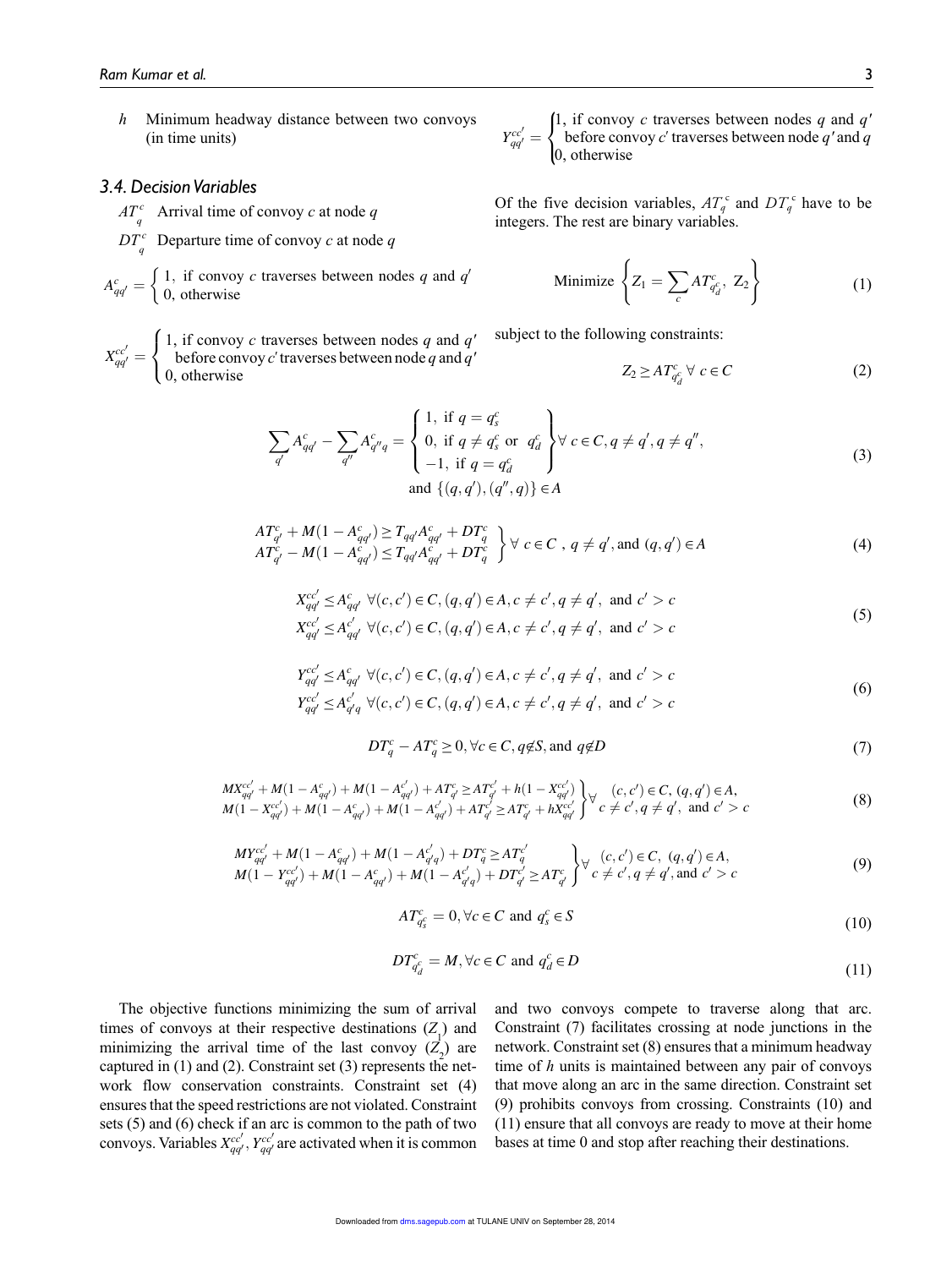# **4. Modified Lexicographic Approach (MLA)**

In order to explore all the available non-dominated solutions, a few modifications to the basic lexicographic approach are proposed. Suppose that  $Z_1$  and  $Z_2$  represent the two objective functions for the problem P. If  $\overline{S}$  and  $\overline{S}$ <sup>'</sup> are two solutions to the problem, solution *S* is said to dominate solution *S'* if

$$
Z_x(S) \le Z_x(S') \quad \forall_x, \text{ and } Z_x(S) < Z_x(S') \text{ for at least} \\ \text{one } x, \, x = \{1, 2, \dots m\} \tag{12}
$$

The proposed approach is implemented in two stages. Bounds are determined for both the objectives within which non-dominated solutions can be found. Thereafter, nondominated solutions are generated iteratively by solving a series of integer programming (IP) problems. Stage 1 refines the search space for uncovering non-dominated solutions, by tightening the bounds on individual objective functions. A numerical example is presented below to explain this statement.

**Example:** Suppose that there are three convoys. Consider two situations. If the arrival times of convoys at their respective destinations are 50, 100, and 150, the sum of the arrival times is 300 and the travel span is 150. If the arrival times are 95, 105, and 150, the travel span is still 150 but the sum of the arrival times is 350. For the same value of travel span, there exist two different values of total travel time. Of these, (300, 150) dominates (350, 150). Hence, the search space between 300 and 350 can be ignored for further search. Thus, tightening the bounds of individual objective functions results in effective exploration of the search space. The step-by-step procedure of stage 1 is presented below.

## *4.1. Stage 1 – Determination of Bounds*

- 1. Solve the problem P by considering  $Z_1$  alone in the objective function and compute the value of  $Z_2$  associated with that solution. Label the obtained values as  $(Z_1^1, Z_2^1)$  and assign  $Z_2^{\text{lower}} = Z_1^1$ .
- 2. Solve the problem P by considering  $Z_2$  alone and compute the value of  $Z_1$  associated with that solution. Label the values obtained as  $(Z_1^2, Z_2^2)$  and assign  $Z_2^{\text{lower}} = Z_2^2.$
- 3. To find the best value of  $Z_2$  corresponding to the minimum value of  $Z_1$ , solve the problem P with  $Z_2$  as the only objective and with the constraint  $Z_1 \leq Z_1^1$ . Label the solution as  $Z_2^{\text{temp}}$ .
- 4. If  $Z_2^{\text{temp}} \leq Z_2^1$ , then assign  $Z_2^{\text{upper}} = Z_2^{\text{temp}}$ . Otherwise,  $Z_2^{\text{upper}} = Z_1^2$ . Go to next step.
- 5. To find the best value of  $Z_1$  corresponding to the minimum value of  $Z_2$ , solve the problem P with  $Z_1$ as the only objective with the constraint  $Z_2 \leq Z_2^2$ . Label the solution as  $Z_2^{\text{temp}}$  and go to next step.
- 6. If  $Z_2^{\text{temp}} \leq Z_1^2$ , then assign  $Z_1^{\text{upper}} = Z_1^{\text{temp}}$ . Otherwise,  $Z_1^{\text{upper}} = Z_1^2$ .
- 7. Bounds obtained for objective  $Z_1$  are  $(Z_1^{\text{lower}}, Z_1^{\text{upper}})$ and for  $Z_2$  are  $(Z_2^{\text{lower}}, Z_2^{\text{upper}})$ .

# *4.2. Stage 2 – Generation of Non-dominated Solutions*

In stage 2, the modified lexicographic approach is implemented in order to generate the non-dominated solutions.

The underlying principle of this approach is as follows: In Figure 1, points A and B correspond to the bounds on the objective functions  $Z_1$  and  $Z_2$ . The set of non-dominated solutions must lie between these two points. In multi-objective optimization problems, it is often impossible to improve an objective without sacrificing others. In the current problem, it may not be possible to improve travel span without compromising total travel time and vice versa. On this premise, a bi-directional iterative search method is used to identify the Pareto-optimal solutions. Applicable only to bi-criteria problems, the key advantage of this approach is the elimination of weights for objective functions. Both of the objective functions are given equal importance. Directional searches from A to B as well as from B to A are performed iteratively to exploit the presence of non-dominated solutions thoroughly (see Figure 2). The number of iterations to be performed along each directional iterative search is based on the range of objective function values  $(Z^{\text{upper}} - Z^{\text{lower}})$ . Based on a pilot study, the values for the number of iterations were chosen as shown in Table 1. For each objective function, interval size, the ratio of the range of the function to the number of iterations, is determined using Table 1. The interval size of the objective function  $IS_j$  is defined as  $(Z_j^{\text{upper}} - Z_j^{\text{lower}})/n_j \quad \forall \quad j = 1, 2, ..., m$ , where  $n_j$  is the number of iterations corresponding to objective *j* and *m* is the number of objectives.



**Figure 1.** Bounds on objective functions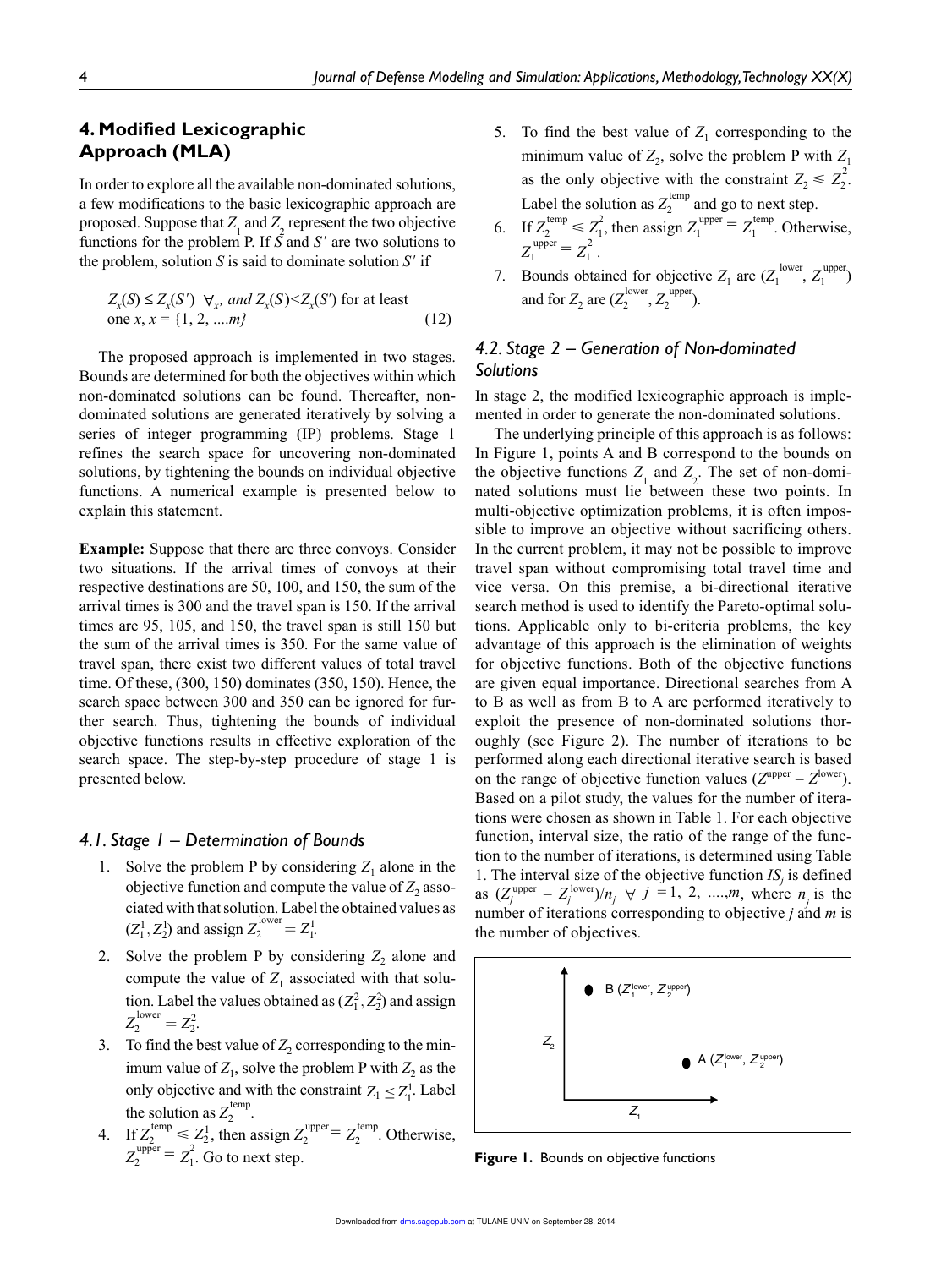

**Figure 2.** Bi-directional iterative search

**Table 1.** Objective function range vs number of iterations

| Range of objective function<br>values $(R)$ | Number of iterations<br>performed (n) |
|---------------------------------------------|---------------------------------------|
| $R \leq 10$                                 | R                                     |
| $10 < R \le 25$                             | R/2                                   |
| $25 < R \le 50$                             | R/3                                   |
| $50 < R \le 100$                            | R/4                                   |
| $100 < R \le 250$                           | R/5                                   |
| $250 < R \le 500$                           | R/8                                   |
| R > 500                                     | R/10                                  |

Let  $\Omega$  denote the set of non-dominated solutions. If  $Z_1^{\text{lower}} \neq Z_1^{\text{upper}}$  and  $Z_2^{\text{lower}} \neq Z_2^{\text{upper}}$ , initialize  $\Omega$  with solutions  $(Z_1^{\text{lower}}, Z_2^{\text{upper}})$  and  $(Z_1^{\text{upper}}, Z_2^{\text{lower}})$ . The bi-directional iterative search looks for non-dominated solutions at uniform intervals from A to B and from B to A. The procedure is as follows:

- 1. Increment  $Z_2^{\text{lower}}$  by  $IS_{Z_2}$  units, i.e.  $Z_2^{\text{lower}} = Z_2^{\text{lower}} +$  $I S_{Z_2}$ .
- 2. If  $(Z_2^{\text{lower}} > Z_2^{\text{upper}})$ , go to step 5. Otherwise, continue.
- 3. Solve the following optimization problem: minimize  $Z_1$ subject to constraints (2) to (11) and  $Z_2 \leq Z_2^{\text{lower}}$ .
- 4. Assume that the solution obtained by solving the problem in step 3 is  $(Z_1^{\text{new}}, Z_2^{\text{lower}})$ . If  $Z_1^{\text{new}} \leq Z_1^{\text{upper}}$ , then add the obtained solution  $(Z_1^{\text{new}}, Z_2^{\text{lower}})$  to  $\Omega$ . Go to step 1.
- 5. Terminate the directional iterative search procedure from A to B and go to step 6.
- 6. Increment  $Z_1^{\text{lower}}$  by  $IS_{Z_1}$  units, i.e.  $Z_1^{\text{lower}} = Z_1^{\text{lower}} +$  $I S_{Z_1}$ .
- 7. If  $Z_1^{\text{lower}} < Z_1^{\text{upper}}$ , go to step 10.
- 8. Solve the following optimization problem: minimize  $Z_2$ subject to constraints (2) to (11) and  $Z_1 \leq Z_1^{\text{lower}}$ .
- 9. Assume that the solution obtained by solving the problem in step 8 is  $(Z_1^{\text{lower}}, Z_2^{\text{new}})$ . If  $Z_2^{\text{new}} < Z_2^{\text{upper}}$ , then add the obtained solution  $(Z_1^{\text{lower}}, Z_2^{\text{new}})$  to the non-dominating set  $\Omega$ . Go to step 6.
- 10. Terminate the directional iterative search procedure from B to A and record the final  $\Omega$  as the set of non-dominating solutions generated by the algorithm.

By making a few modifications to the existing lexicographic approach, a set of non-dominated solutions can be generated in an iterative manner.

# **5. Multi-objective Simulated Annealing (MOSA)**

The modified lexicographic approach generates non-dominated solutions by solving the integer program iteratively. Since commercial solvers are unable to solve large problems within a set computational time of 8 h, the proposed modified lexicographic approach may not be computationally viable. For such problems, meta-heuristics can be used. In this section, we describe an adaptation of a simulated annealing approach proposed by Varadharajan and Rajendran $13$  to solve the bi-criteria CMP. This technique requires the following parameters to be specified: initial temperature, epoch length (number of iterations at a given temperature), cooling rate, final temperature, and termination criterion. In addition, a perturbation scheme to generate a solution *S'* in the neighborhood of a given solution *S* has to be incorporated.

# *Acceptance-probability function and initial temperature*

The acceptance-probability function is defined as

$$
F(S, S', T, x) = \exp\{-(\left(Z_x(S') - Z_x(S)\right) + 100/Z_x(S))/T\}, \quad x \in \{1, 2\} \tag{13}
$$

For problem sizes up to 50 cities and 10 convoys, application of the perturbation scheme facilitates acceptance of solutions that are 30% inferior to the initial solution with a probability around 0.95. For large problems, solutions inferior by 50% are also accepted. By substituting these values in Equation  $(13)$ , the initial temperature *T* is found to be 575 for smaller and medium problems and 1000 for large problems.

# *Perturbation scheme*

The solution for the CMP comprises individual paths of all the convoys. These are represented as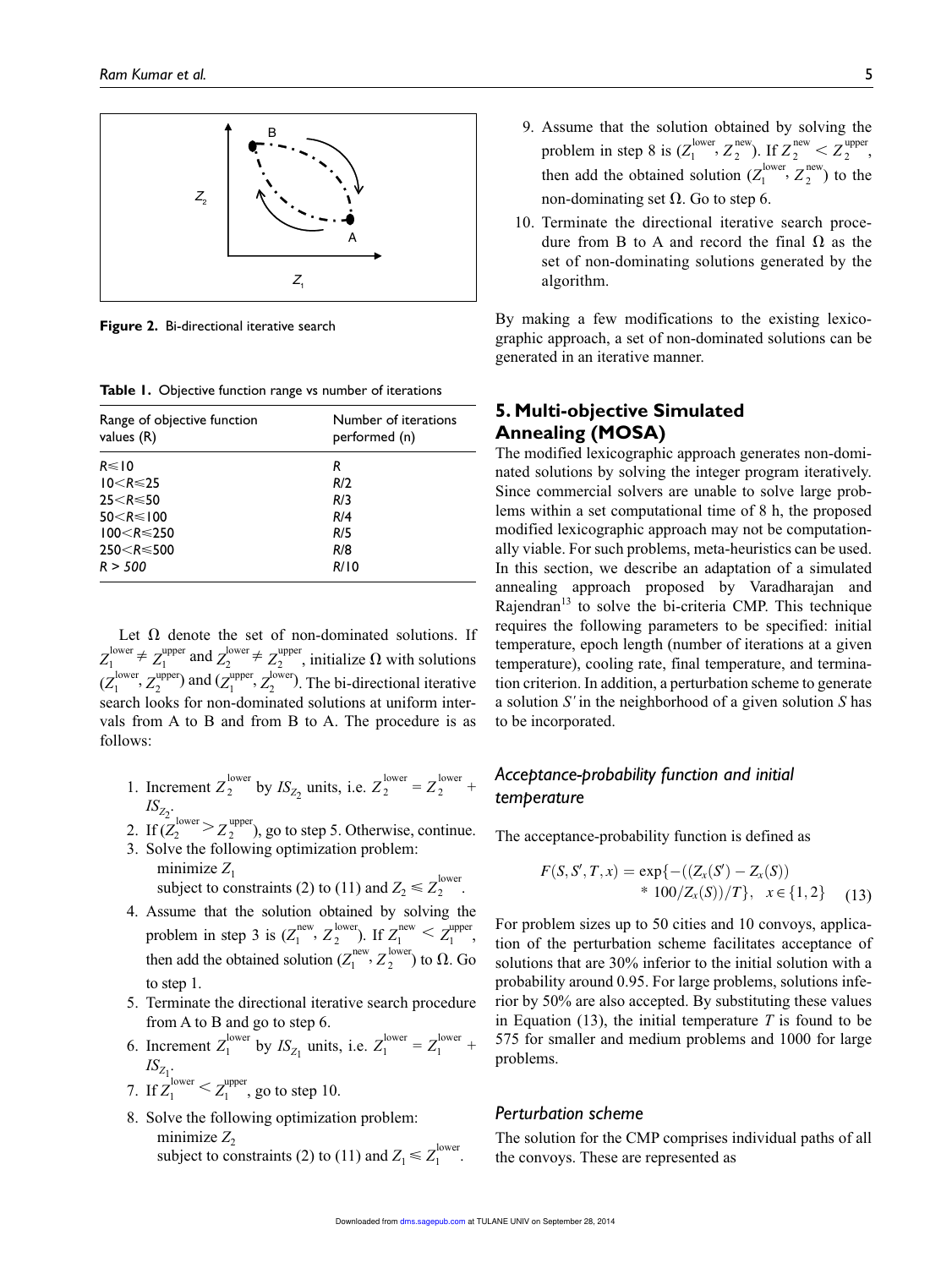$|S_{c_1} - \xi_1^{c_1} - \xi_2^{c_1} - \xi_3^{c_1} \dots \dots D_{c_1} | S_{c_2} - \xi_1^{c_2} - \xi_2^{c_2} - \xi_3^{c_2} \dots \dots D_{c_2} | \dots \dots$  $|S_{c_n} - \xi_1^{c_n} - \xi_2^{c_n} - \xi_3^{c_n} \dots D_{c_n}$ 

where  $S_{c_j}$  denotes the source node of convoy  $c_j$ ,  $D_{c_j}$  denotes the destination node of convoy  $c_j$ , and  $\xi_j^{cj}$  denotes the *i*<sup>th</sup> intermediate node on the path of convoy  $c_j$ The perturbation scheme is as follows:

- (i) For each route component, generate a random number between 1 and *n*, where *n* is equal to the number of arcs en route from source to destination minus 1. Suppose that the generated number is *k*.
- (ii) For that route component, delete the *k*th arc and generate a new route between the preceding node of arc *k* and the convoy's destination.
- (iii) Repeat steps (i) and (ii) until all the convoy*S*' route components are perturbed.
- (iv) Check for the feasibility of the newly obtained solution. If it is feasible, STOP. Else, go to step (i).

## *Other parameters of SA*

The cooling rate is chosen as 0.80 and the number of iterations at each temperature as 25. The algorithm is terminated when the temperature reaches a value of 10. The parameter settings are chosen on the basis of pilot runs.

## *Principle of MOSA*

Initially, two random solutions are generated. The perturbation scheme is applied 50 times on both solutions with the objectives of minimizing total travel time and travel span. The resultant solutions are  $\Sigma$ <sup>TTT</sup> and  $\Sigma$ <sup>SPAN</sup>. Each solution corresponds to a possible Pareto-optimal solution containing the minimum value of total travel time/travel span of convoys. These are given as the starting sequences to the MOSA, which seeks to obtain non-dominated solutions through the implementation of a simple probability function. The function is varied in such a way that the entire search space is covered uniformly.<sup>13</sup> The direction of search is controlled by two parameters  $x_1$  and  $x_2$  and the algorithm is implemented in two phases. In the first phase,  $x<sub>1</sub>$  corresponds to travel span  $\lim_{x \to 0} x^2$  corresponds to total travel time. *S* is initialized to  $\Sigma^{\text{SPAN}}$ , and  $x_1$  and  $x_2$  are initialized to 0 and 1. After performing the search for the pre-defined number of iterations, the process is repeated for  $x_2 = x_2 - 0.1$ and  $x_1 = 1 - x_2$ . Likewise,  $x_2$  is decreased by 0.1 and  $x_1$  is increased by 0.1, until  $x_2$  is  $\ge 0.5$ . The temperature is progressively decreased by 20% until the final temperature reaches a value of 25. In the second phase,  $x_1$  corresponds to total travel time and  $x_2$  corresponds to travel span, *S* is initialized to  $\Sigma^{\text{TTT}}$ , and  $x_1^2$  and  $x_2$  are initialized to 1 and 0. The procedure described for phase 1 is repeated. The aim at this stage is to obtain as many Pareto-optimal solutions as possible by searching the entire objective function space







**Figure 4.** Foci of directions of search in phase 2 with initial  $S = \Sigma^{TTT}$ 

uniformly. The sequences of directions of search corresponding to phases 1 and 2 are shown in Figures 3 and 4. The flow chart describing the working procedure of the MOSA is presented in Figure 5.

The multi-objective simulated annealing algorithm is described below:

- 1. Generate two random solutions R1 and R2.
- 2. Apply the perturbation scheme 50 times on R1 and call the resultant solution  $\Sigma^{TTT}$ .
- 3. Apply the perturbation scheme 50 times on R2 and call the resultant solution  $\Sigma^{\text{SPAN}}$ .
- 4. Initialize the non-dominated set with solutions  $\Sigma^{TTT}$ and  $\Sigma^{\text{SPAN}}$ . Call the set  $\Omega$  and set  $K = 0$ .
- 5. Increment *K* by 1, i.e. set  $K = K + 1$ .
- 6. If  $K > 2$ , go to step 14.
- 7. If  $K = 1$ , initialize  $x_1$  (corresponding to travel span) = 0,  $x_2$  (corresponding to total travel time) = 1, and  $S =$  $\Sigma^{\text{SPAN}}$ , go to step 9.
- 8. If  $K = 2$ , initialize  $x_1$  (corresponding to total travel time) = 1,  $x_2$  (corresponding to travel span) = 0, and  $S = \Sigma^{\text{TTT}}$ , go to step 9.
- 9. /\* Core operation of simulated annealing algorithm \*/ 9.1. Initialize temperature *T*.

9.2. Do the following 50 times:

 $\sim$   $\sim$   $\sim$   $\sim$   $\sim$   $\sim$ 

 Generate a uniform random number, *u*, in the range [0, 1]; If  $K = 1$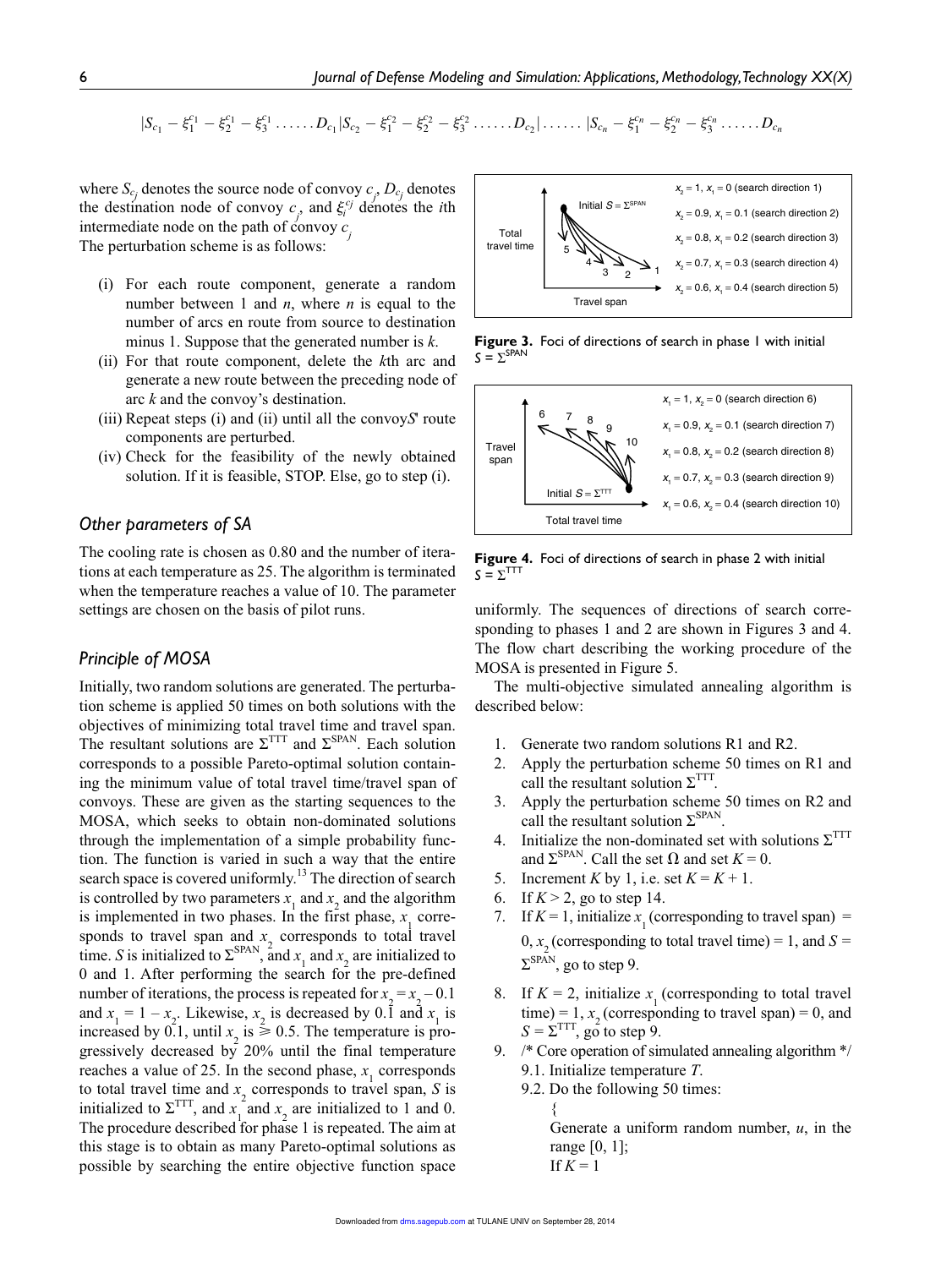

**Figure 5.** Flow chart for MOSA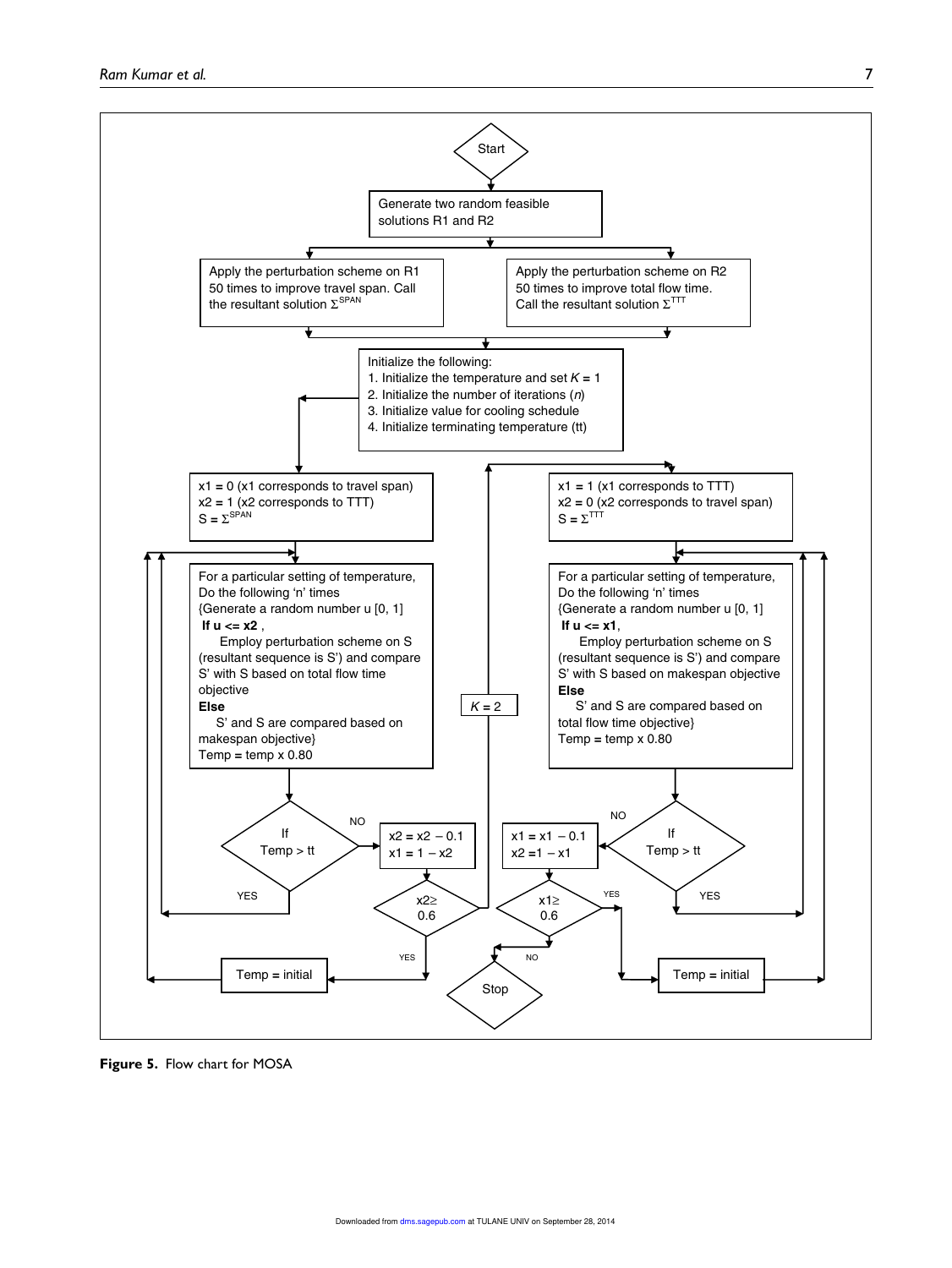$\sim$   $\sim$   $\sim$   $\sim$   $\sim$   $\sim$ If  $u \leq x_2$ ,

 Then, employ the perturbation scheme on *S* (resulting solution is *S'*) and compare total travel times of *S'* and *S*. Else,

compare travel spans of *S'* and *S*

 } If  $K = 2$ 

 $\sim$   $\sim$   $\sim$   $\sim$   $\sim$   $\sim$ 

If  $u \leq x_1$ ,

 Then, employ the perturbation scheme on *S* (resulting solution is *S'*) and compare travel spans of *S'* and *S*.

Else,

compare total travel times of *S'* and *S*

 } If *S'* is better than *S*, it qualifies for entry, and update  $\Omega$  accordingly;

 } 9.3 Set *T* = *T* \* 0.8 If *T* > 25, go to step 9.2 Else  $\{$ If  $K = 1$ , proceed to step 10.

If 
$$
K = 2
$$
, proceed to step 11.

- } 10. Set  $x_2 = x_2 - 0.1$  and  $x_1 = 1 - x_2$ ; proceed to step 12.
- 11. Set  $x_1 = x_1 0.1$  and  $x_2 = 1 x_1$ ; proceed to step 13.
- 12. If  $x_2 \ge 0.6$ , set  $S = \Sigma^{SPAN}$  and go to step 9.1. Else, proceed to step 5.
- 13. If  $x_1 \ge 0.6$ , set  $S = \Sigma^{TTT}$  and go to step 9.1. Else, proceed to step 5.
- 14. STOP and report the solutions present in set  $\Omega$  as the non-dominated solutions generated by the algorithm.

# **6. Test Problem Instances**

We generate hypothetical test problem instances along the lines of Lee et al. $8$  to evaluate the proposed approaches, since benchmark problems are not available for CMP. We increase the possibility of occurrence of conflicts by generating datasets using the following procedure.

- 1. Nodes with the minimum degree (2) in the network are identified; one of them is chosen as the destination node for a fraction of the total number of convoys.
- 2. The number of convoys to be routed towards the identical destination node is determined by introducing a factor called the *identical destination factor*, which is the ratio of the number of identical destination nodes to the total number of convoys:

**Table 2.** Network characteristics of the generated test problems

| Problem size                    | Arc travel times (in time units) |         |         |  |
|---------------------------------|----------------------------------|---------|---------|--|
|                                 | Minimum                          | Maximum | Average |  |
| Up to 25 cities,<br>2-7 convoys | 16                               | 240     | 112.5   |  |
| 30-50 cities.<br>6-15 convoys   | 8                                | 120     | 72.9    |  |
| 60-100 cities,<br>12-30 convoys | 8                                | 96      | 58.5    |  |

An identical destination factor of zero implies that every convoy is destined towards a different destination; a value of 0.5 implies that 50% of the convoys are destined towards a common destination and a value of one implies that all the convoys are destined towards a single destination. Using different combinations of arc-density factor values (0.15, 0.20, and 0.25) and identical destination factors (0 and 0.5), a total of 216 problem instances are generated. The characteristics of the generated datasets are summarized in Table 2.

# **7. Results and Discussion**

The mathematical models were solved using the ILOG CPLEX 9.0 optimizer by allowing them to run until the desired optimal criterion is attained or for 8 h, whichever is earlier. The meta-heuristic was coded in VC++ language and solved using a machine with an Intel Pentium 4.0, 3 GHz processor, and 1 GB of RAM. The MOSA consumed negligible computational time compared to the MLA. Even the largest problem was solved by the MOSA in less than 5 min. The results in terms of number of non-dominated solutions uncovered by each approach are summarized in Tables 3 and 4.

The results indicate that the MLA generates non-dominated solutions for problem sizes up to 40 cities and 10 convoys. The MOSA is able to uncover non-dominated solutions for problem sizes up to 100 cities and 30 convoys. This study allows both algorithms to run up to their respective termination conditions and their performance is compared on the basis of the number of non-dominated solutions.

While applying the MLA for various problem instances, unique non-dominated solutions emerged for about 65% of the problem instances. After the first two steps of stage 1, both the solutions obtained are equal, at least for one objective, implying that there is only a single non-dominated solution for the problem. This often eliminates the use of iterative procedures for subsequent exploration, and indicates that non-dominated solutions are often few in number.

Tables 3 and 4 present the results pertaining to multiobjective datasets with identical-destination factors of 0 and 0.5. The number of intermediate non-dominated

identical destination factor  $(\theta) = \frac{\text{number of identical destination nodes}}{(\theta)}$ total number of convoys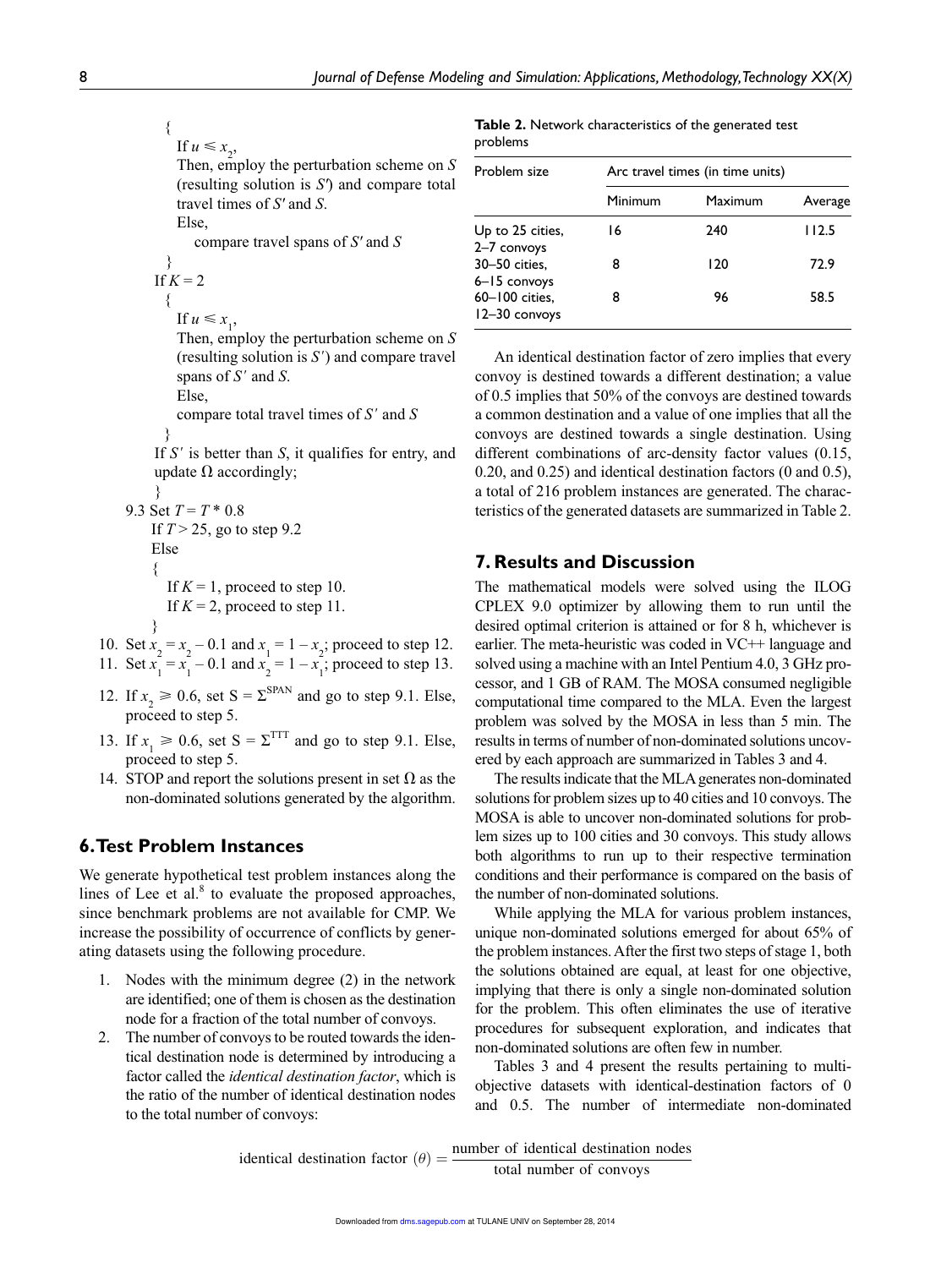| Problem ID<br>(number of cities $\times$<br>number of convoys_arc<br>density factor) | Number of non-dominated solutions obtained |              | Difference in |                        |
|--------------------------------------------------------------------------------------|--------------------------------------------|--------------|---------------|------------------------|
|                                                                                      | <b>MLA</b>                                 |              | <b>MOSA</b>   | number of<br>solutions |
|                                                                                      | Stage I                                    | Final result |               |                        |
| $10 \times 2_0.15$                                                                   |                                            |              |               | 0                      |
| $10\times2_{0.20}$                                                                   |                                            |              |               | 0                      |
| $10\times2_{0.25}$                                                                   |                                            |              |               | 0                      |
| $10 \times 3_0.15$                                                                   |                                            |              |               | 0                      |
| $10\times3_{-}0.20$                                                                  |                                            |              |               | 0                      |
| $10 \times 3 - 0.25$                                                                 |                                            |              |               | 0                      |
| $10\times4_{0.15}$                                                                   |                                            |              |               | 0                      |
| $10\times4_{.0.20}$                                                                  |                                            |              |               | 0                      |
| $10\times4_{.0.25}$                                                                  |                                            |              |               | 0                      |
| $15 \times 3_0.15$                                                                   |                                            |              |               | 0                      |
| $15 \times 3_{0.20}$                                                                 |                                            |              |               | 0                      |
| $15 \times 3_0.25$<br>$15 \times 4_0.15$                                             |                                            |              |               | 0                      |
| $15\times4_{0.20}$                                                                   |                                            |              |               | 0                      |
| $15\times4_{0.25}$                                                                   |                                            |              |               | 0                      |
| $15 \times 5_0.15$                                                                   |                                            |              |               | 0                      |
| $15 \times 5 - 0.20$                                                                 |                                            |              |               | 0                      |
| $15 \times 5 - 0.25$                                                                 |                                            |              |               | 0                      |
| $20 \times 4_0.15$                                                                   |                                            |              |               | 0                      |
| $20\times4_{0.20}$                                                                   |                                            |              |               | 0                      |
| $20\times4$ 0.25                                                                     |                                            |              |               |                        |
| $20 \times 5_0.15$                                                                   |                                            |              |               | 0                      |
| $20\times5\_0.20$                                                                    |                                            | 2            |               | 0                      |
| $20 \times 5 - 0.25$                                                                 |                                            |              |               | 0                      |
| $20\times 6_0.15$                                                                    |                                            |              |               | 0                      |
| $20\times 6$ 0.20                                                                    |                                            |              |               |                        |
| $20\times 6$ 0.25                                                                    |                                            |              |               | 0                      |
| $25 \times 5_0.15$                                                                   |                                            |              |               | 0                      |
| $25 \times 5 - 0.20$                                                                 |                                            |              |               | 0                      |
| $25 \times 5 - 0.25$                                                                 |                                            |              |               | 0                      |
| $25\times6_0.15$                                                                     |                                            |              |               |                        |
| $25\times 6_0.20$                                                                    |                                            |              |               | 0                      |
| $25\times6\_0.25$                                                                    |                                            |              |               | 0                      |
| $25 \times 7_0.15$                                                                   |                                            |              |               | 0                      |
| $25 \times 7_0.20$                                                                   |                                            |              |               | 0                      |
| $25\times7\_0.25$                                                                    |                                            |              |               |                        |
| $30\times 6_0.15$<br>$30\times 6$ 0.20                                               |                                            |              |               | 0                      |
| $30\times 6$ 0.25                                                                    |                                            |              |               | 0                      |
| $30 \times 7_0.15$                                                                   |                                            |              |               | 0                      |
| $30\times7_{0.20}$                                                                   |                                            |              |               | 0                      |
| $30\times7_{0.25}$                                                                   |                                            |              |               | 0                      |
| $30 \times 8_0.15$                                                                   |                                            |              |               | 0                      |
| $30\times8\_0.20$                                                                    |                                            |              |               | 0                      |
| $30\times8\_0.25$                                                                    |                                            |              |               | 0                      |
| $35 \times 7_0.15$                                                                   |                                            |              |               | 0                      |
| $35\times7\_0.20$                                                                    |                                            |              |               | 0                      |
| $35 \times 7_0.25$                                                                   |                                            |              |               | 0                      |
| $35\times8_0.15$                                                                     |                                            |              |               | 0                      |
| $35\times8\_0.20$                                                                    |                                            |              |               | 0                      |
| $35\times8\_0.25$                                                                    |                                            |              |               | 0                      |
| $35 \times 9_0.15$                                                                   |                                            |              |               | 0                      |
| $35\times9\_0.20$                                                                    |                                            |              |               | 0                      |
| $35\times9\_0.25$                                                                    |                                            | 2            | 2             | 0                      |

**Table 3.** Results pertaining to multi-objective datasets for an identical-destination factor (θ) of 0.0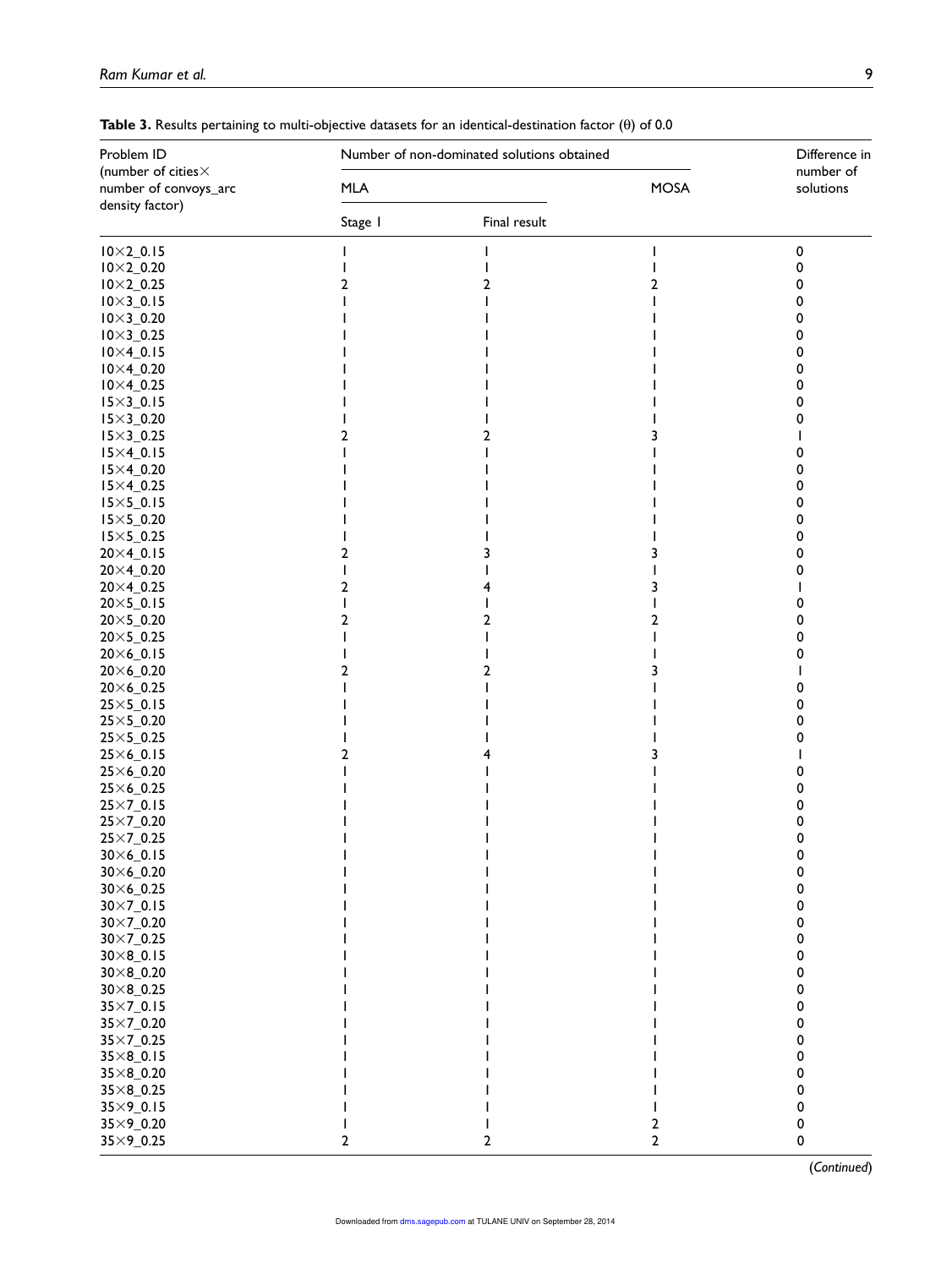| Problem ID                                                             | Number of non-dominated solutions obtained |              |                         | Difference in          |
|------------------------------------------------------------------------|--------------------------------------------|--------------|-------------------------|------------------------|
| (number of cities $\times$<br>number of convoys_arc<br>density factor) | <b>MLA</b>                                 |              | <b>MOSA</b>             | number of<br>solutions |
|                                                                        | Stage I                                    | Final result |                         |                        |
| $40 \times 8_0.15$                                                     |                                            |              |                         | 0                      |
| $40\times8_{.0.20}$                                                    |                                            |              |                         | 0                      |
| $40\times8$ 0.25                                                       |                                            |              |                         | 0                      |
| $40\times9$ 0.15                                                       |                                            |              |                         | 0                      |
| $40\times9_{.0.20}$                                                    |                                            |              |                         | 0                      |
| $40\times9$ 0.25                                                       |                                            |              |                         | 0                      |
| $40 \times 10$ 0.15                                                    | 2                                          | 2            |                         | 0                      |
| $40 \times 10$ 0.20                                                    |                                            |              |                         | 0                      |
| $40 \times 10$ 0.25                                                    |                                            |              |                         | 0                      |
| $50 \times 10$ 0.15                                                    |                                            |              | 2                       | <b>NA</b>              |
| $50 \times 10$ 0.20                                                    |                                            |              |                         | <b>NA</b>              |
|                                                                        |                                            |              | 2                       | <b>NA</b>              |
| $50 \times 10$ 0.25                                                    |                                            |              | 3                       |                        |
| $50 \times 12 - 0.15$                                                  |                                            |              |                         | <b>NA</b>              |
| $50 \times 12 - 0.20$                                                  |                                            |              | $\overline{2}$          | <b>NA</b>              |
| $50 \times 12 - 0.25$                                                  |                                            |              |                         | <b>NA</b>              |
| $50 \times 15 - 0.15$                                                  |                                            |              |                         | <b>NA</b>              |
| $50 \times 15 - 0.20$                                                  |                                            |              | 2                       | <b>NA</b>              |
| $50 \times 15 - 0.25$                                                  |                                            |              |                         | <b>NA</b>              |
| $60 \times 12 - 0.15$                                                  |                                            |              | 2                       | <b>NA</b>              |
| $60 \times 12$ 0.20                                                    |                                            |              |                         | <b>NA</b>              |
| $60 \times 12$ 0.25                                                    |                                            |              |                         | <b>NA</b>              |
| $60 \times 15 - 0.15$                                                  |                                            |              | 2                       | <b>NA</b>              |
| $60 \times 15 - 0.20$                                                  |                                            |              |                         | <b>NA</b>              |
| $60 \times 15 - 0.25$                                                  |                                            |              | 3                       | <b>NA</b>              |
| $60 \times 18$ <sup>0.15</sup>                                         |                                            |              |                         | <b>NA</b>              |
| $60 \times 18$ <sup>0.20</sup>                                         |                                            |              |                         | <b>NA</b>              |
| $60 \times 18$ <sup>0.25</sup>                                         |                                            |              |                         | <b>NA</b>              |
| $75 \times 15 - 0.15$                                                  |                                            |              | 2                       | <b>NA</b>              |
| $75 \times 15 - 0.20$                                                  |                                            |              |                         | <b>NA</b>              |
| $75 \times 15 - 0.25$                                                  |                                            |              | 3                       | <b>NA</b>              |
| $75 \times 18$ <sup>0.15</sup>                                         |                                            |              |                         | <b>NA</b>              |
| $75\times18\_0.20$                                                     |                                            |              | 2                       | <b>NA</b>              |
| 75×18_0.25                                                             |                                            |              | $\overline{\mathbf{c}}$ | <b>NA</b>              |
| $75 \times 20$ 0.15                                                    |                                            |              |                         | <b>NA</b>              |
| 75×20_0.20                                                             |                                            |              |                         | <b>NA</b>              |
| $75\times20\_0.25$                                                     |                                            |              | 3                       | <b>NA</b>              |
|                                                                        |                                            |              |                         |                        |
| $85 \times 18 - 0.15$                                                  |                                            |              |                         | $\sf NA$               |
| $85 \times 18 - 0.20$                                                  |                                            |              | $\mathbf 2$             | NA                     |
| $85 \times 18 - 0.25$                                                  |                                            |              |                         | <b>NA</b>              |
| $85 \times 20$ 0.15                                                    |                                            |              | 4                       | NA                     |
| $85\times20$ 0.20                                                      |                                            |              |                         | $\sf NA$               |
| $85\times20$ 0.25                                                      |                                            |              | $\mathbf 2$             | <b>NA</b>              |
| $85 \times 25 - 0.15$                                                  |                                            |              |                         | <b>NA</b>              |
| $85\times25$ 0.20                                                      |                                            |              | 3                       | <b>NA</b>              |
| $85 \times 25 - 0.25$                                                  |                                            |              |                         | NA                     |
| $100 \times 20$ 0.15                                                   |                                            |              |                         | <b>NA</b>              |
| $100\times20$ 0.20                                                     |                                            |              |                         | <b>NA</b>              |
| $100\times20$ 0.25                                                     |                                            |              | $\overline{\mathbf{c}}$ | <b>NA</b>              |
| $100 \times 25 - 0.15$                                                 |                                            |              | 3                       | $\sf NA$               |
| $100 \times 25 - 0.20$                                                 |                                            |              | $\mathbf 2$             | <b>NA</b>              |
| $100\times25\_0.25$                                                    |                                            |              |                         | <b>NA</b>              |
| $100 \times 30$ 0.15                                                   |                                            |              | $\mathbf{2}$            | $\sf NA$               |
| $100 \times 30$ 0.20                                                   |                                            |              | $\mathbf{I}$            | $\sf NA$               |
| $1-00 \times 30 - 0.25$                                                |                                            |              | 3                       | <b>NA</b>              |
|                                                                        |                                            |              |                         |                        |

# **Table 3.** (Continued)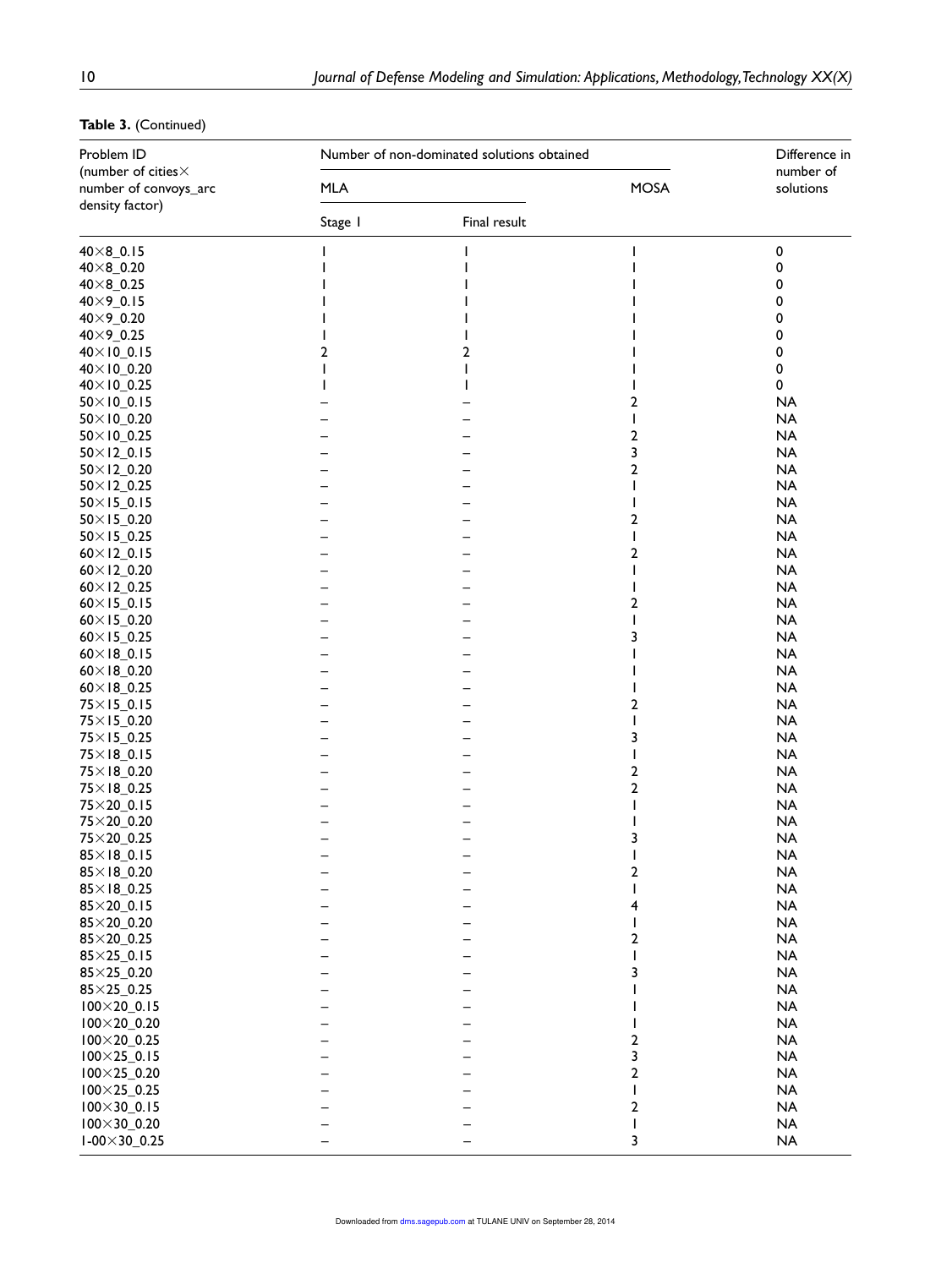| Problem ID<br>(number of<br>cities $\times$ number of<br>convoys_identical<br>destination Factor) | Number of non-dominated solutions obtained |              |             | Difference in<br>no. of solutions |
|---------------------------------------------------------------------------------------------------|--------------------------------------------|--------------|-------------|-----------------------------------|
|                                                                                                   | <b>MLA</b>                                 |              | <b>MOSA</b> |                                   |
|                                                                                                   | Stage I                                    | Final result |             |                                   |
| $10 \times 2_0.15$                                                                                |                                            |              |             | 0                                 |
| $10\times2_{0.20}$                                                                                |                                            |              |             | 0                                 |
| $10\times2_{0.25}$                                                                                |                                            |              |             | 0                                 |
| $10 \times 3_0.15$                                                                                |                                            |              |             | 0                                 |
| $10\times3_{.0.20}$                                                                               |                                            |              |             | 0                                 |
| $10 \times 3_0.25$                                                                                |                                            |              |             | 0                                 |
| $10 \times 4_0.15$                                                                                |                                            |              |             | 0                                 |
| $10\times4_{.0.20}$                                                                               |                                            |              |             | 0                                 |
| $10\times4_{.0.25}$                                                                               |                                            |              |             | 0                                 |
| $15 \times 3_0.15$                                                                                |                                            |              |             | 0                                 |
| $15 \times 3_0.20$                                                                                |                                            |              |             | 0                                 |
| $15 \times 3_0.25$                                                                                |                                            |              |             | 0                                 |
| $15 \times 4_0.15$                                                                                |                                            |              |             | 0                                 |
| $15\times4_{0.20}$                                                                                |                                            |              |             | 0                                 |
| $15\times4_{0.25}$                                                                                |                                            |              |             | 0                                 |
| $15 \times 5_0.15$                                                                                |                                            |              |             | 0                                 |
| $15\times5_0.20$                                                                                  |                                            |              |             | 0                                 |
| $15 \times 5 - 0.25$                                                                              |                                            |              |             | 0                                 |
| $20 \times 4_0.15$                                                                                |                                            |              | 2           | 0                                 |
| $20\times4_{0.20}$                                                                                |                                            |              |             | 0                                 |
| $20\times4_{.}0.25$                                                                               | 2                                          | 2            | 2           | 0                                 |
| $20 \times 5_0.15$                                                                                |                                            |              |             | 0                                 |
| $20 \times 5 - 0.20$                                                                              |                                            |              | 2           | 0                                 |
| $20 \times 5 - 0.25$                                                                              |                                            |              |             |                                   |
| $20\times 6_0.15$                                                                                 |                                            |              |             |                                   |
| $20\times 6$ 0.20                                                                                 | 2                                          |              |             |                                   |
| $20\times 6$ 0.25                                                                                 |                                            |              |             |                                   |
| $25 \times 5_0.15$                                                                                |                                            |              | 3           |                                   |
| $25\times5\_0.20$                                                                                 |                                            |              |             | 0                                 |
| $25\times5\_0.25$                                                                                 | 2                                          | 2            | 2           | 0                                 |
| $25\times6_0.15$                                                                                  | 2                                          | 2            | 2           | 0                                 |
| $25\times 6_0.20$                                                                                 |                                            |              |             | o                                 |
| $25\times 6$ 0.25                                                                                 |                                            |              |             | 0                                 |
| $25 \times 7_0.15$                                                                                |                                            |              |             |                                   |
| $25 \times 7 - 0.20$                                                                              |                                            |              |             | 0                                 |
| $25 \times 7_0.25$                                                                                |                                            |              |             |                                   |
| $30\times 6_0.15$                                                                                 |                                            |              |             |                                   |
| $30\times 6\_0.20$                                                                                |                                            |              |             |                                   |
| $30\times 6$ 0.25                                                                                 |                                            |              |             | n                                 |
| $30\times7_{0.15}$                                                                                |                                            |              |             | 0                                 |
| $30\times7\_0.20$                                                                                 |                                            |              |             | 0                                 |
| $30\times7_{.0.25}$                                                                               |                                            |              |             | 0                                 |
| $30 \times 8_0.15$                                                                                |                                            |              |             | 0                                 |
| $30\times8\_0.20$                                                                                 |                                            |              |             | 0                                 |
| $30\times8\_0.25$                                                                                 |                                            |              |             | 0                                 |
| $35 \times 7_0.15$                                                                                |                                            |              |             | 0                                 |
| $35\times7\_0.20$                                                                                 |                                            |              |             | 0                                 |
| $35\times7\_0.25$                                                                                 |                                            |              |             | 0                                 |
| $35 \times 8_0.15$                                                                                |                                            |              |             | 0                                 |
| $35\times8\_0.20$                                                                                 |                                            |              |             | 0                                 |
| $35\times8\_0.25$                                                                                 |                                            |              |             | 0                                 |
| $35 \times 9_0.15$                                                                                |                                            |              |             | 0                                 |
| $35\times9\_0.20$                                                                                 |                                            |              |             | 0                                 |
| $35\times9\_0.25$                                                                                 | 2                                          |              | 3           |                                   |

| Table 4. Results pertaining to multi-objective datasets for an identical-destination factor ( $\theta$ ) of 0.5 |  |  |  |
|-----------------------------------------------------------------------------------------------------------------|--|--|--|
|-----------------------------------------------------------------------------------------------------------------|--|--|--|

*(Continued)*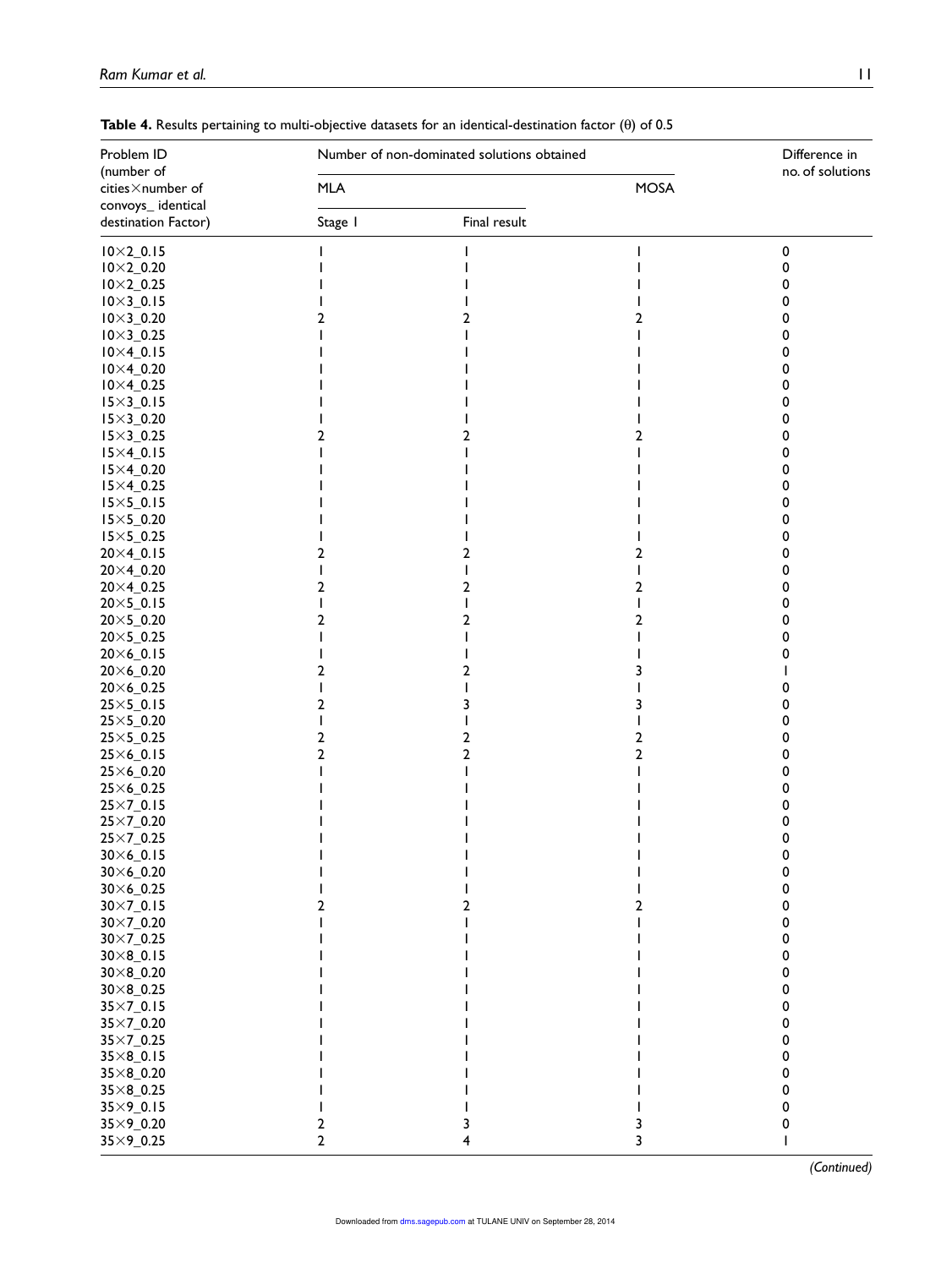| Problem ID<br>(number of                                              | Number of non-dominated solutions obtained |              |                         | Difference in<br>no. of solutions |
|-----------------------------------------------------------------------|--------------------------------------------|--------------|-------------------------|-----------------------------------|
| $cities \times number of$<br>convoys_identical<br>destination Factor) | <b>MLA</b>                                 |              | <b>MOSA</b>             |                                   |
|                                                                       | Stage I                                    | Final result |                         |                                   |
| $40 \times 8_0.15$                                                    |                                            |              |                         | 0                                 |
| $40\times8_{.0.20}$                                                   |                                            |              |                         | 0                                 |
| $40 \times 8$ 0.25                                                    |                                            |              |                         | 0                                 |
| 40×9_0.15                                                             |                                            |              |                         | 0                                 |
| 40×9_0.20                                                             |                                            |              |                         | 0                                 |
| 40×9_0.25                                                             |                                            |              |                         | 0                                 |
| $40 \times 10$ 0.15                                                   |                                            |              |                         | 0                                 |
| 40×10_0.20                                                            |                                            |              |                         | 0                                 |
| 40×10_0.25                                                            |                                            |              |                         | $\mathbf 0$                       |
| $50 \times 10$ 0.15                                                   |                                            |              | 2                       | <b>NA</b>                         |
| $50 \times 10$ 0.20                                                   |                                            |              |                         | <b>NA</b>                         |
| $50 \times 10$ 0.25                                                   |                                            |              | 2                       | <b>NA</b>                         |
| $50 \times 12$ 0.15                                                   |                                            |              | 2                       | <b>NA</b>                         |
| $50 \times 12 - 0.20$                                                 |                                            |              |                         | <b>NA</b>                         |
| $50 \times 12 - 0.25$                                                 |                                            |              |                         | <b>NA</b>                         |
| $50 \times 15 - 0.15$                                                 |                                            |              | 3                       | <b>NA</b>                         |
| $50 \times 15 - 0.20$                                                 |                                            |              |                         | <b>NA</b>                         |
|                                                                       |                                            |              | 2                       | <b>NA</b>                         |
| $50 \times 15 - 0.25$                                                 |                                            |              | ı                       |                                   |
| $60 \times 12$ 0.15                                                   |                                            |              |                         | <b>NA</b>                         |
| $60 \times 12$ 0.20                                                   |                                            |              | 2                       | <b>NA</b>                         |
| $60 \times 12$ 0.25                                                   |                                            |              | 2                       | <b>NA</b>                         |
| $60 \times 15 - 0.15$                                                 |                                            |              | $\overline{2}$          | <b>NA</b>                         |
| $60 \times 15 - 0.20$                                                 |                                            |              | ı                       | <b>NA</b>                         |
| $60 \times 15 - 0.25$                                                 |                                            |              | 2                       | <b>NA</b>                         |
| $60 \times 18 - 0.15$                                                 |                                            |              |                         | <b>NA</b>                         |
| $60 \times 18 - 0.20$                                                 |                                            |              | 2                       | <b>NA</b>                         |
| $60 \times 18$ <sup>0.25</sup>                                        |                                            |              | 3                       | <b>NA</b>                         |
| $75 \times 15 - 0.15$                                                 |                                            |              |                         | <b>NA</b>                         |
| $75 \times 15 - 0.20$                                                 |                                            |              |                         | <b>NA</b>                         |
| $75 \times 15 - 0.25$                                                 |                                            |              | 2                       | <b>NA</b>                         |
| $75 \times 18 - 0.15$                                                 |                                            |              | 3                       | <b>NA</b>                         |
| $75 \times 18 - 0.20$                                                 |                                            |              | 3                       | <b>NA</b>                         |
| 75×18_0.25                                                            |                                            |              | 2                       | <b>NA</b>                         |
| 75×20_0.15                                                            |                                            |              |                         | <b>NA</b>                         |
| 75×20_0.20                                                            |                                            |              | 2                       | <b>NA</b>                         |
| 75×20_0.25                                                            |                                            |              |                         | <b>NA</b>                         |
| $85 \times 18 - 0.15$                                                 |                                            |              |                         | $\sf NA$                          |
| $85 \times 18 - 0.20$                                                 |                                            |              | 2                       | NA                                |
| $85 \times 18 - 0.25$                                                 |                                            |              | $\overline{\mathbf{c}}$ | NA                                |
| $85 \times 20$ 0.15                                                   |                                            |              | $\mathbf{I}$            | <b>NA</b>                         |
| $85\times20$ 0.20                                                     |                                            |              | 3                       | <b>NA</b>                         |
| $85\times20$ 0.25                                                     |                                            |              | $\overline{\mathbf{c}}$ | <b>NA</b>                         |
| $85 \times 25 - 0.15$                                                 |                                            |              | 3                       | NA                                |
| $85\times25\_0.20$                                                    |                                            |              | L                       | NA                                |
| $85 \times 25 - 0.25$                                                 |                                            |              | 2                       | NA                                |
| $100 \times 20$ 0.15                                                  |                                            |              | $\overline{\mathbf{c}}$ | NA                                |
| $100\times20$ 0.20                                                    |                                            |              | $\mathbf{I}$            | NA                                |
| $100\times20$ 0.25                                                    |                                            |              | $\mathbf 2$             | NA                                |
| $100 \times 25 - 0.15$                                                |                                            |              | $\mathbf 2$             | NA                                |
| $100 \times 25 - 0.20$                                                |                                            |              | $\overline{\mathbf{c}}$ | <b>NA</b>                         |
| $100 \times 25 - 0.25$                                                |                                            |              | $\mathbf{I}$            | NA                                |
| $100 \times 30$ 0.15                                                  |                                            |              | 3                       | <b>NA</b>                         |
| $100 \times 30$ 0.20                                                  |                                            |              | $\mathbf 2$             | NA                                |
|                                                                       |                                            |              | 3                       | <b>NA</b>                         |
| $100 \times 30$ 0.25                                                  |                                            |              |                         |                                   |

# **Table 4.** (Continued)

NA – not applicable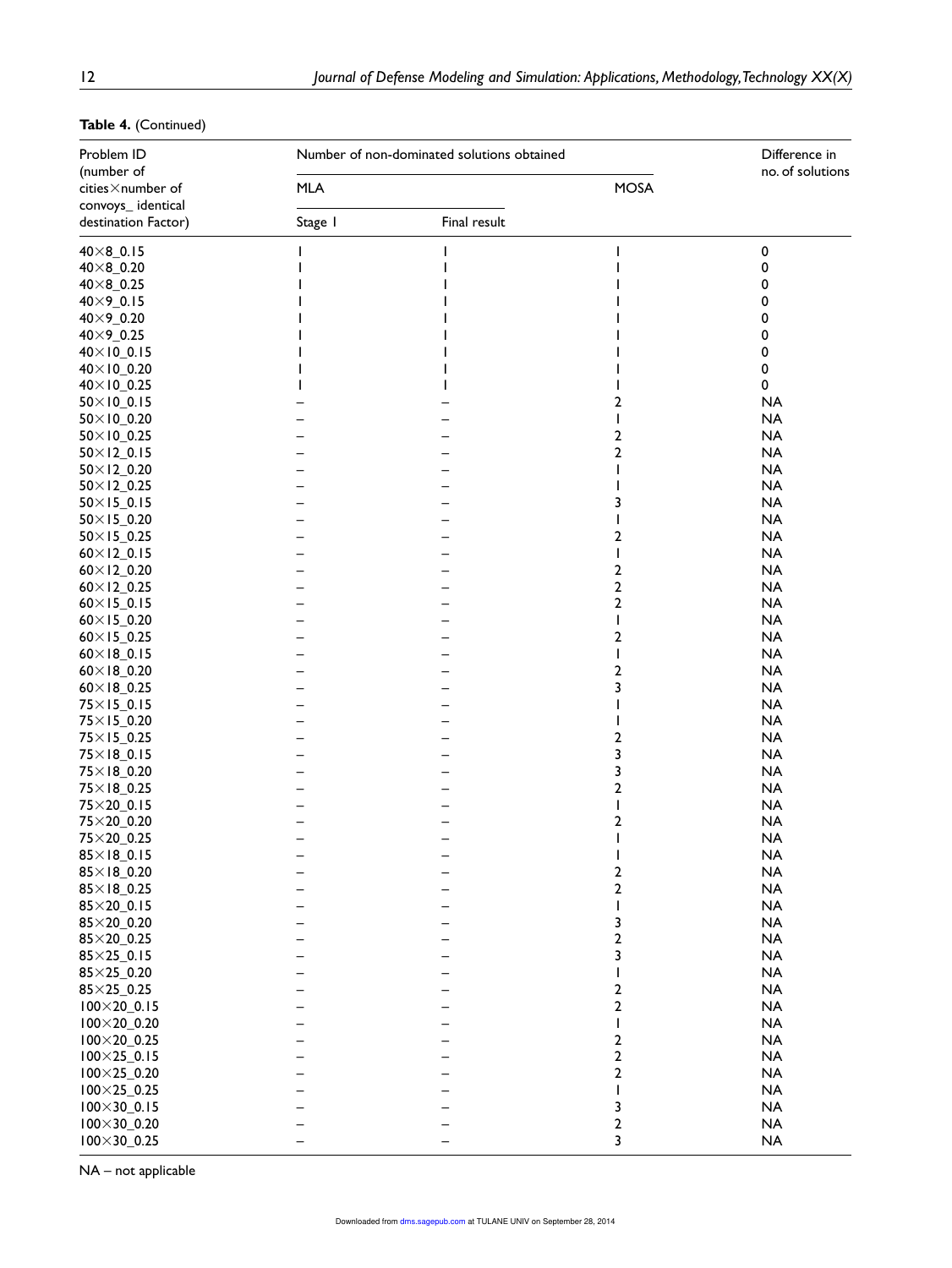solutions obtained at the end of stage 1 of the MLA is given in column 2. Column 3 indicates the final number of nondominated solutions generated by the MLA. Column 4 shows the final number of non-dominated solutions generated by the MOSA. The difference between the numbers of nondominated solutions obtained by both approaches is shown in column 5. Hardware limitations prevented application of the MLA to problem sizes beyond 40 cities and 10 convoys. The following inferences are drawn from the results:

- 1. For 60% of the problem instances, the number of non-dominated solutions generated is 1. The highest number of non-dominated solutions obtained is 4. More non-dominated solutions are found for larger problems. An increased number of non-dominated solutions is more likely to occur when objectives are more conflicting with one another. Since the objectives used in the CMP are not completely unrelated and conflicting, non-dominated solutions are very small in number.
- 2. For the same reason, the MLA rarely found additional non-dominated solutions in its second stage.
- 3. While the MOSA, by its structure, does find more non-dominated solutions than the MLA for several problems, there have been a few cases where the MLA did better than the MOSA in finding solutions. This indicates that the MOSA does not dominate the MLA.
- 4. Within the datasets used, it is not clear if there is any influence of the identical-destination factor on the number of non-dominated solutions generated.

# **8. Conclusions and Scope for Further Work**

This paper has addressed the bi-criteria convoy movement problem, an important problem in the domain of military logistics. Two methodologies, the modified lexicographic approach based on the theory of goal programming and the multi-objective simulated annealing, have been proposed. The performance of both approaches is evaluated based on the number of non-dominated solutions generated. Encouraging results have been obtained. For some problem instances, the MLA performed better than the MOSA. The reasons for this superior behavior of the MLA on only certain problem instances are yet to be investigated.

#### **References**

- 1 Chardaire P, McKeown G P, Harrison S A, Richardson S B. Solving a time–space network formulation for the convoy movement problem. *Operat. Res.* 2005; 53: 219–230
- 2 Batta R, Krishnamurthy N, Karwan M H. Developing conflict-free routes for automated guided vehicles. *Operat. Res.* 1993; 41: 1077–90
- 3 Bovet J, Constantin C, De Werra D. A convoy scheduling problem. *Discrete Appl. Math.* 1991; 30: 1–14
- 4 Iakovou E, Douligeris C, Li H, Yudhbir L. A maritime global route model for hazardous materials. *Transp. Sci.* 1999; 33: 34–48
- 5 Higgins A, Kozan E, Ferriera L. Optimal scheduling of trains on a single line track. *Transp. Res. Part B* 1996; 30: 147–61
- 6 Schank J, Mattock M, Sumner G, Greenberg I, Rothenberg J, Stucker J P. *A review of strategic mobility models and analysis*. Santa Monica, CA: Rand Corporation, 1991, Report R-3926-JS.
- 7 McKinzie K, Barnes J W. A review of strategic mobility models supporting the defense transportation system. *Math. Comput. Model.* 1993; 39: 839–68
- 8 Lee Y N, McKeown G P, Rayward-Smith, V J. The convoy movement problem with initial delays. In: Rayward-Smith V J, Osman I H, Reeves C R, Smith G D (eds) *Modern heuristic search methods*. Chichester, UK: John Wiley, 1996, pp. 213–33
- 9 Dijkstra E W. A note on two problems in connection with graphs. *Numer. Math.* 1959; 1: 269–71
- 10 Tuson A L, Harrison S A. Problem difficulty of real instances of convoy planning. *J. Operat. Res. Soc.* 2005; 56: 763–75
- 11 Ram Kumar P N, Narendran T T. A mathematical approach for variable speed convoy movement problem. *Def. Secur. Anal.* 2009; 25: 137–55
- 12 Ram Kumar P N, Narendran T T. Integer programming formulation for convoy movement problem. *Int. J. Intell. Def. Support Syst.* 2008; 1: 177–88
- 13 Varadharajan T K, Rajendran C. A multi-objective simulatedannealing algorithm for scheduling in flowshops to minimize the makespan and total flowtime of jobs. *Eur. J. Operat. Res.* 2005; 167: 772–95

#### **Acknowledgements**

The authors are grateful to Prof. C. Rajendran, IIT Madras, who contributed greatly to this work with his fruitful suggestions. The authors would also like to thank the two anonymous reviewers for their constructive comments and suggestions to improve the earlier version of this article.

#### **Author biographies**

**P. N. Ram Kumar** is currently working as a post-doctoral research fellow in the School of Mechanical and Aerospace Engineering at Nanyang Technological University, Singapore. He earned his Master's degree in industrial engineering from P.S.G. College of Technology, India and his Doctoral degree in operations management from the Indian Institute of Technology, Madras. His areas of interest are combinatorial modeling, network optimization, and military logistics.

**T.T. Narendran** is currently a professor in the Department of Management Studies, IIT Madras. He joined the institution in 1976 and has served for over 30 years. During his